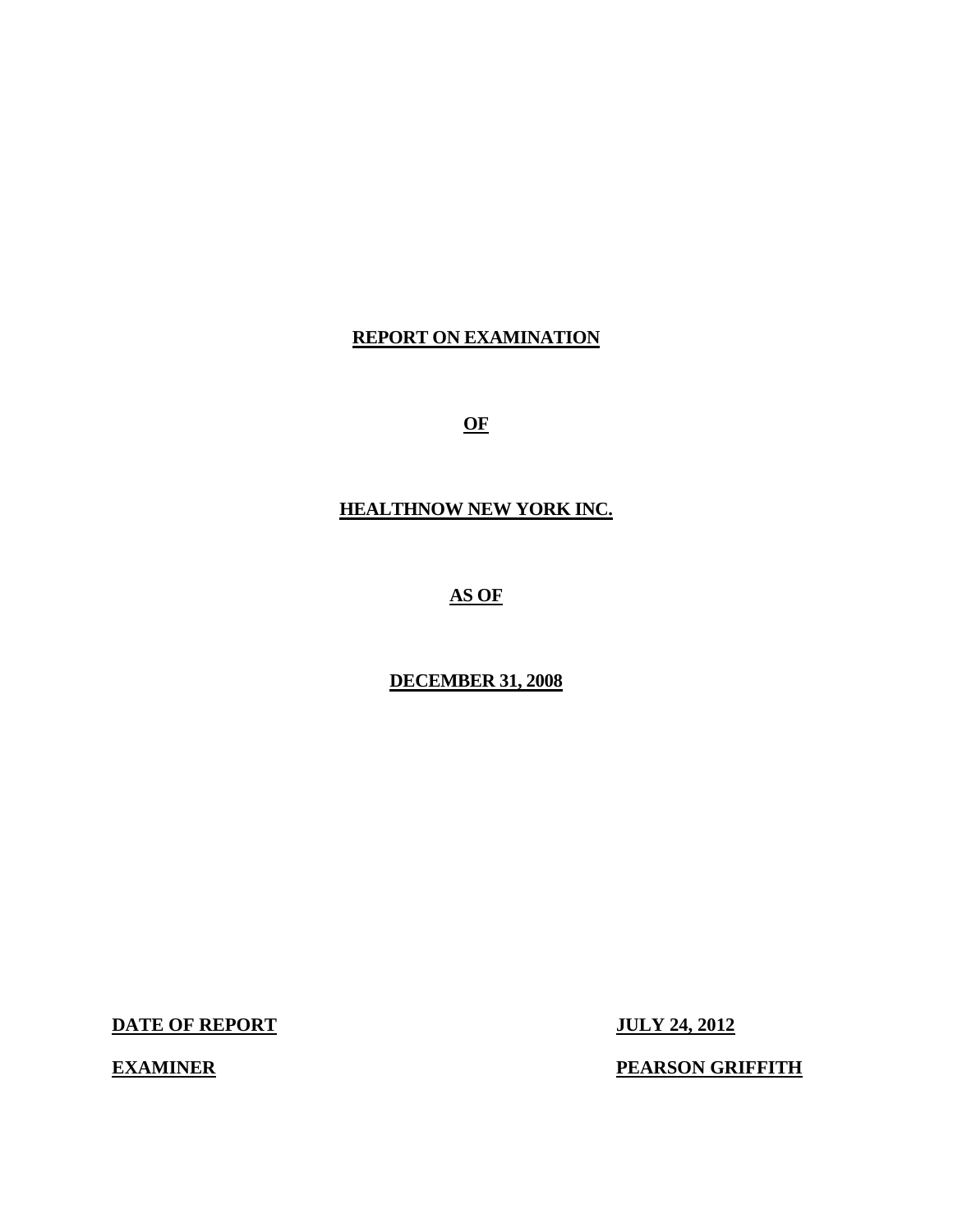## **TABLE OF CONTENTS**

| <u>ITEM NO.</u> |                                                                    | PAGE NO. |
|-----------------|--------------------------------------------------------------------|----------|
| 1.              | Scope of the examination                                           | 3        |
| 2.              | Description of the Plan                                            | 5        |
|                 | Management and controls<br>A.                                      | 6        |
|                 | Territory and plan of operation<br>B.                              | 10       |
|                 | Reinsurance<br>$C_{\cdot}$                                         | 12       |
|                 | Holding company system<br>D.                                       | 13       |
|                 | Significant operating ratios<br>Е.                                 | 21       |
|                 | Investment activities<br>$F_{\cdot}$                               | 21       |
|                 | Enterprise risk management ("ERM")<br>G.                           | 22       |
|                 | Information systems<br>H.                                          | 24       |
| 3.              | <b>Financial statements</b>                                        | 25       |
|                 | <b>Balance</b> sheet<br>$\mathsf{A}$ .                             | 25       |
|                 | B.<br>Statement of revenue and expenses and capital<br>and surplus | 27       |
| 4.              | Claims unpaid                                                      | 29       |
| 5.              | Compliance with prior report on examination                        | 30       |
| 6.              | Summary of comments and recommendations                            | 33       |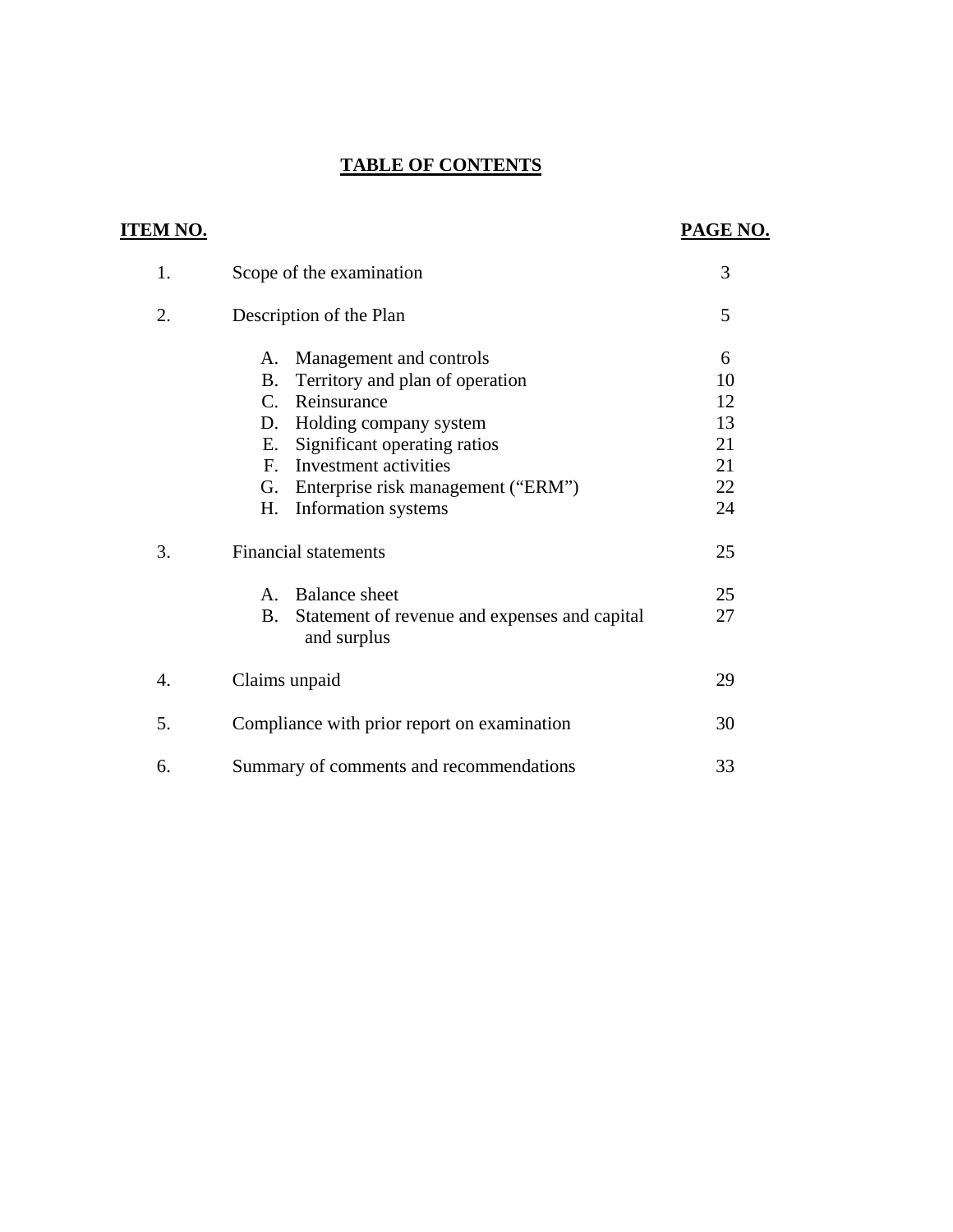

## NEW YORK STATE DEPARTMENT<sub>of</sub> FINANCIAL SERVICES

Governor

Andrew M. Cuomo Benjamin M. Lawsky Superintendent

July 24, 2012

Honorable Benjamin M. Lawsky Superintendent of Financial Services Albany, New York 12257

Sir:

Pursuant to the requirements of the New York Insurance Law and acting in accordance with the instructions contained in Appointment Number 30353, dated February 8, 2011, attached hereto, I have made an examination into the condition and affairs of HealthNow New York Inc., a not-for-profit health service corporation licensed pursuant to Article 43 of the New York Insurance Law, as of December 31, 2008, and submit the following report thereon.

The examination was conducted at the home office of HealthNow New York Inc., located at 257 West Genesee Street, Buffalo, New York.

Wherever the designations "the Plan," "HealthNow," or "HNNY" appear herein, without qualification, they should be understood to mean HealthNow New York Inc.

Wherever the designation, "the Parent" appears herein, without qualification, it should be understood to indicate HealthNow Systems, Inc., a not-for-profit holding company.

Wherever the designation, "the Department" appears herein, without qualification, it should be understood to indicate the New York State Department of Financial Services.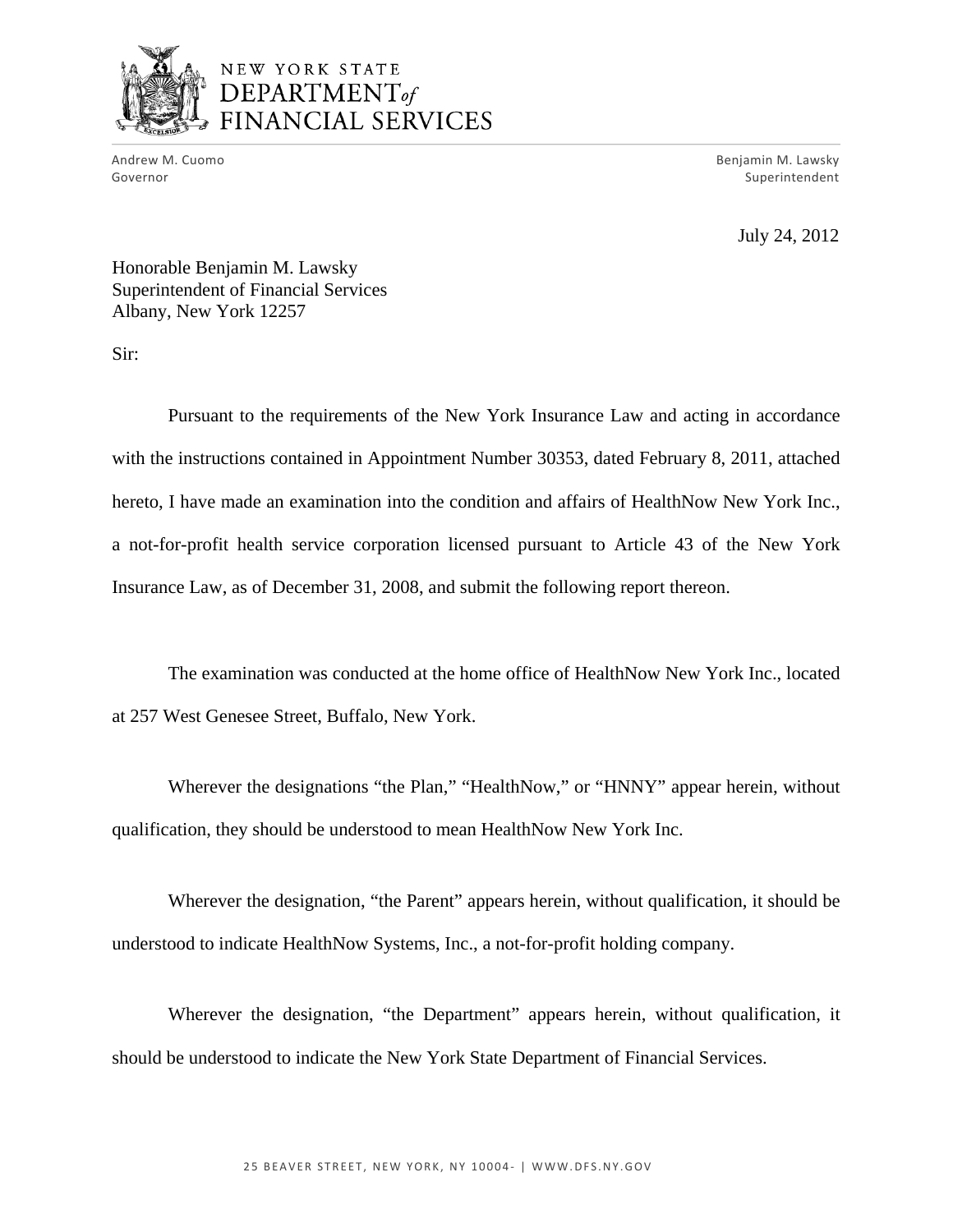It should be noted that the New York State Insurance Department merged with the New York State Banking Department on October 3, 2011, to become the New York State Department of Financial Services.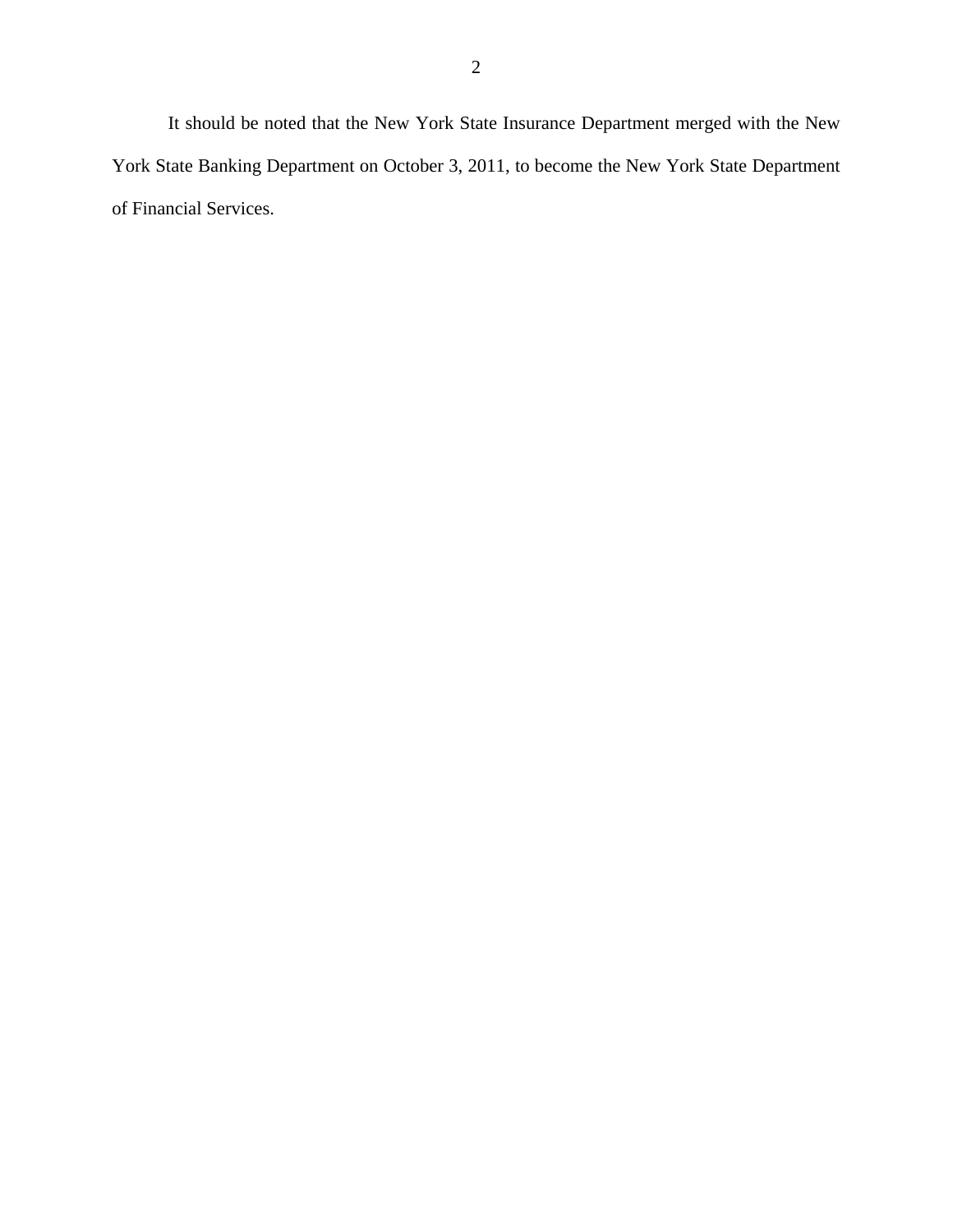#### **1. SCOPE OF THE EXAMINATON**

The Plan was previously examined as of December 31, 2003. This examination of the Plan was a financial examination as defined in the National Association of Insurance Commissioners ("NAIC") *Financial Condition Examiners Handbook, 2009* Edition (the "Handbook") and it covers the five-year period from January 1, 2004 through December 31, 2008. The examination was conducted observing the guidelines and procedures in the Handbook, and where deemed appropriate by the examiners, transactions occurring subsequent to December 31, 2008, were also reviewed.

The examination was conducted on a risk-focused basis in accordance with the provisions of the Handbook, which provides guidance for the establishment of an examination plan based on the examiner's assessment of risk in the Plan's operations and utilizes that evaluation in formulating the nature and extent of the examination. The examiner planned and performed the examination to evaluate the Plan's current financial condition, as well as to identify prospective risks that may threaten the future solvency of HealthNow New York Inc. The risk-focused examination approach was included in the Handbook for the first time in 2007; thus, this was the first such type of examination of the Plan.

The examiner identified key processes, assessed the risks within those processes and assessed the internal control systems and procedures used to mitigate those risks. The examination also included an assessment of the principles used and significant estimates made by management, an evaluation of the overall financial statement presentation, and determined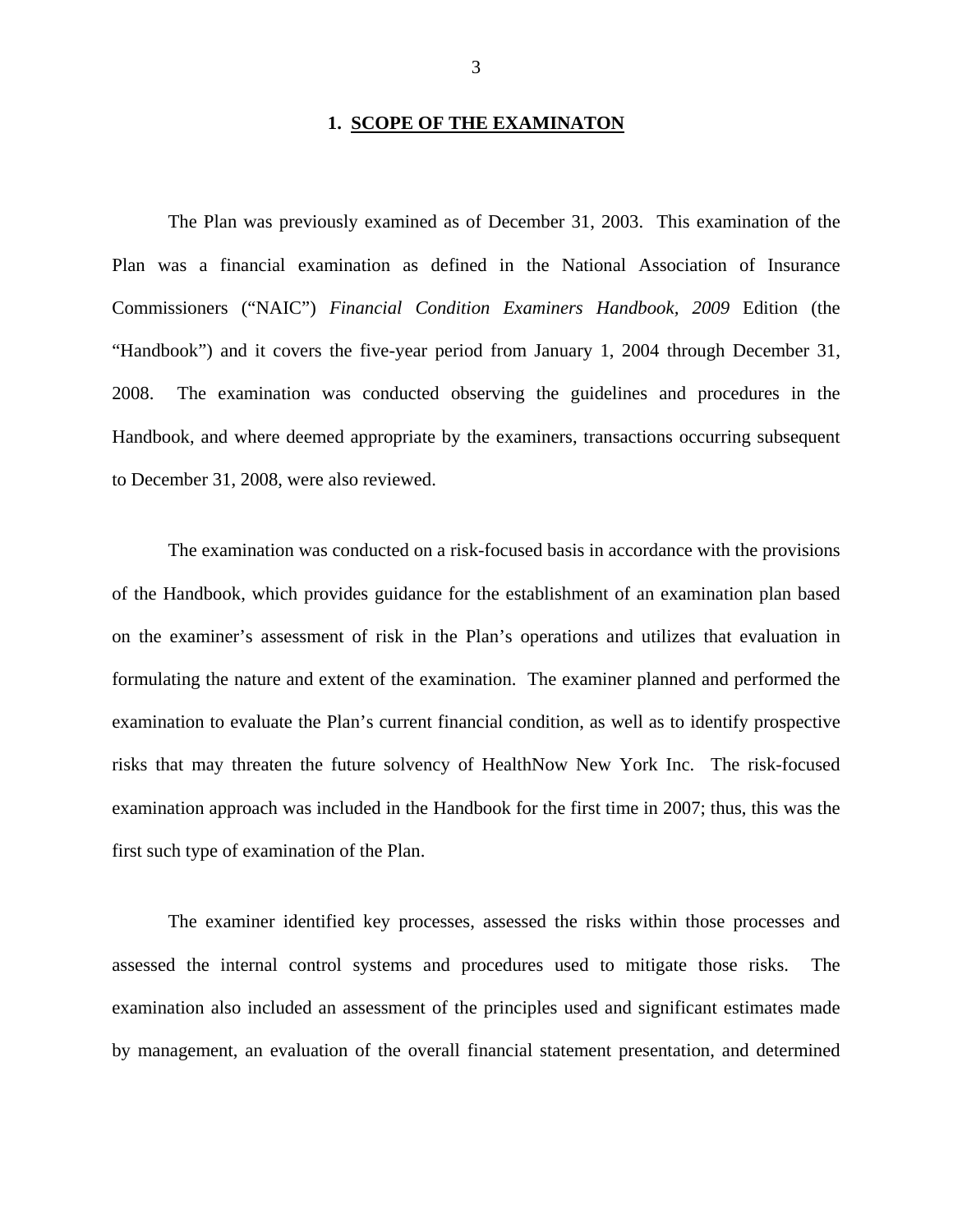management's compliance with the Department's statutes and guidelines, Statutory Accounting Principles, as adopted by the Department, and annual statement instructions.

Information concerning the Plan's organization structure, business approach and control environment were utilized to develop the examination approach. The examination evaluated the Plan's risks and management activities in accordance with the NAIC's nine branded risk categories. These categories are as follows:

- Pricing/Underwriting
- Reserving
- Operational
- Strategic
- **Credit**
- Market
- Liquidity
- Legal
- Reputational

The Plan was audited annually, for the years 2004 through 2008, by the accounting firm Deloitte & Touche LLP (" $D&T$ "). The Plan received an unqualified opinion in each of those years. Certain audit workpapers of D&T were reviewed and relied upon in conjunction with this examination. The Plan has an internal audit department which has been given the task of assessing HNNY's internal control structure. A review was also made of the Plan's Enterprise Risk Management program.

The examiner reviewed the corrective actions taken by the Plan with respect to the recommendations concerning issues contained in the prior financial report on examination. The results of the examiner's review are contained in Item 5 of this report.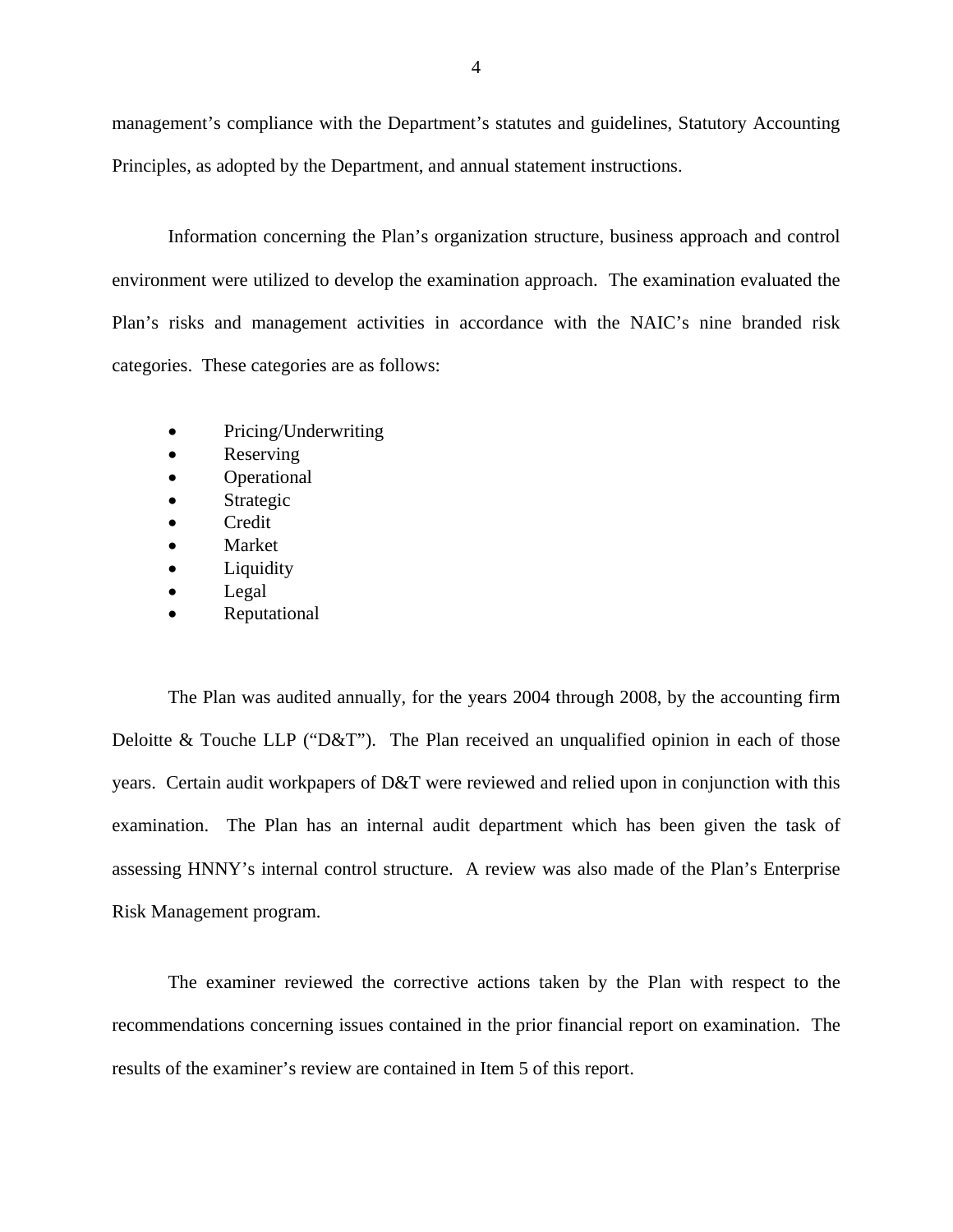<span id="page-6-0"></span>A separate examination into the manner in which the Plan conducts its business practices and fulfills its contractual obligations to policyholders and claimants was conducted as of December 31, 2008. A separate report on examination was issued thereon.

## **2. DESCRIPTION OF THE PLAN**

HealthNow New York Inc., is a not-for-profit health service corporation organized under the provisions of the Membership Corporation Law and Article 43 of the New York Insurance Law. The Plan was incorporated in the State of New York on September 9, 1939, and commenced business on March 15, 1940. The Plan is a 100% controlled subsidiary of HealthNow Systems, Inc. ("HNS"), a New York non-profit corporation and a non-operating holding company. HNS is the sole member of the Plan.

The Plan established operations in the Albany, New York area as a separate division pursuant to its merger with Whole Health Insurance Network Inc., on December 30, 1992. Concurrent with the date of the merger, through May 1, 1996, the Plan operated under the corporate name, Blue Cross and Blue Shield of Western New York, Inc. The Plan subsequently effected name changes to New York Care Plus Insurance Company and its present name of HealthNow New York Inc., on May 2, 1996 and October 1, 1998, respectively.

The Plan, as of December 31, 2008, operated under the names of Blue Cross and Blue Shield of Western New York, within its Western New York division, HealthNow within its Central New York division and Blue Shield of Northeastern New York, within its Eastern New York division. On August 1, 1985, the Plan began the operations of Community Blue; a health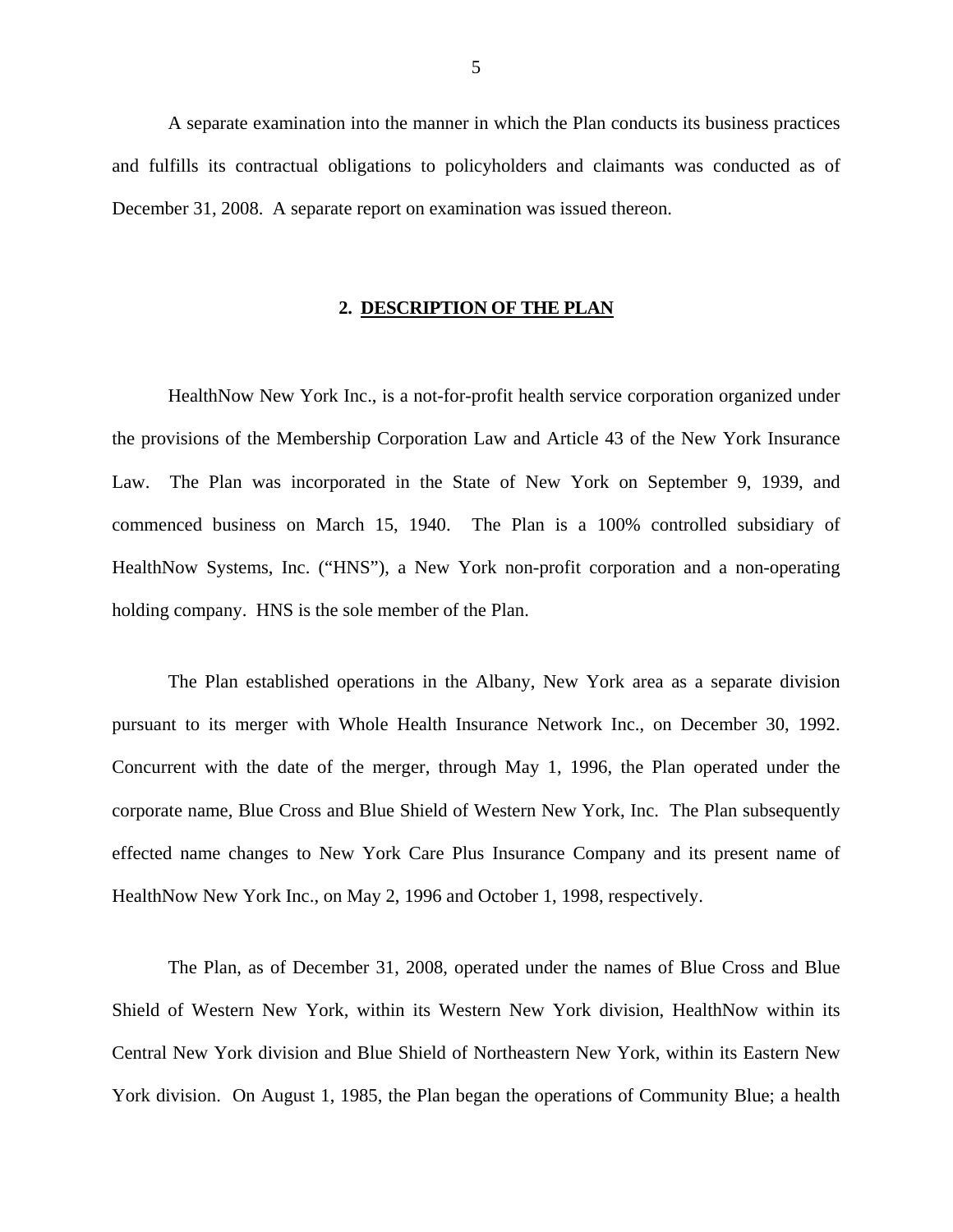<span id="page-7-0"></span>maintenance organization ("HMO") authorized pursuant to Article 44 of the New York Public Health Law. Community Blue, an individual practice association ("IPA") model health maintenance organization, functions as a line of business of the Plan. HNNY's health maintenance operations are marketed under the name "Community Blue" in the Buffalo, New York area and under the name, "HealthNow" in the Albany, New York area.

## A. Management and Controls

Pursuant to the Plan's charter and by-laws, management of the Plan is to be vested in a board of directors consisting of not less than ten (10) or more than twenty-one (21) members. As of December 31, 2008, the Plan's board of directors consisted of eleven (11) members. The board met at least four (4) times during each calendar year of the examination period.

The Plan's board of directors is elected at its annual membership meeting which is held in March of each year. Per agreement with the Department, the Plan's board of directors is the same directors as those who are elected to the HealthNow Systems, Inc., board of directors.

The Chairperson and President and Chief Executive Officer were members of the Plan's board of directors as of December 31, 2008 in compliance with Article IV, Section 2(a) of HealthNow's by-laws.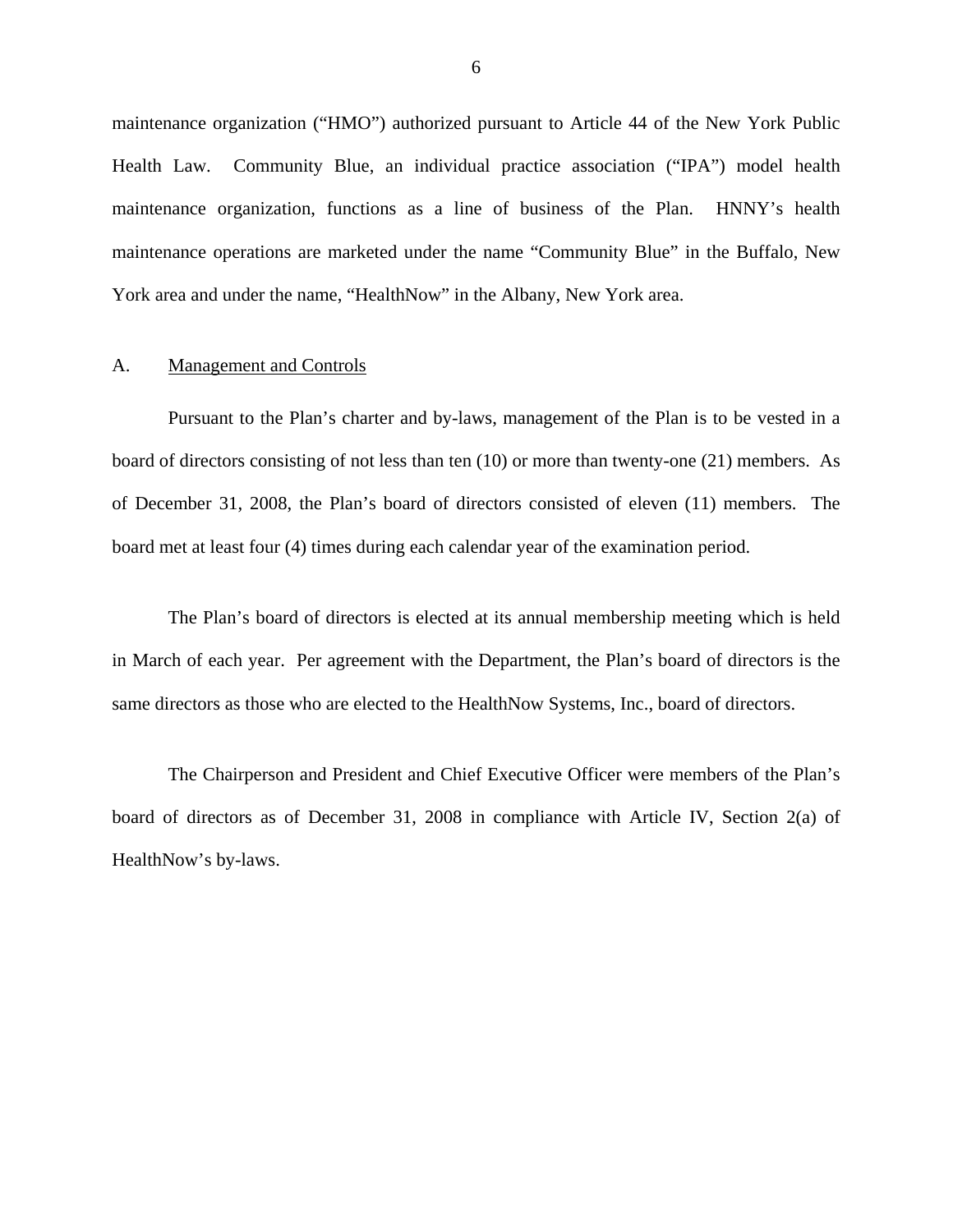The Plan's board members as of December 31, 2008 were as follows:

| Name and Residence                   | <b>Principal Business Affiliation</b>            |
|--------------------------------------|--------------------------------------------------|
| <b>Provider Representatives</b>      |                                                  |
| Stephen P. Boyle                     | Chief Executive Officer,                         |
| Slingerlands, New York               | St. Peters Hospital Albany, New York             |
| Wesley L. Hicks, Jr. MD              | Physician,                                       |
| Angola, New York                     | Roswell Park Cancer Institute, Buffalo, New York |
| June W. Hoeflich                     | President and Chief Executive Officer,           |
| Williamsville, New York              | Sheehan Memorial Hospital, Buffalo, New York     |
| <b>Subscriber Representatives</b>    |                                                  |
| Donald K. Boswell                    | President,                                       |
| Williamsville, New York              | Western New York Public Broadcasting Association |
| John J. Canavan                      | Agent and Consultant,                            |
| Orchard Park, New York               | <b>Realty USA</b>                                |
| Thomas J. Murrer, CPA                | President,                                       |
| Williamsville, New York              | Renold Holdings, Inc.                            |
| Denis M. Penman                      | <b>Executive Vice-President,</b>                 |
| Orchard Park, New York               | <b>MJ Peterson Real Estate</b>                   |
| <b>Public Representatives</b>        |                                                  |
| Gwen O. Acara<br>Buffalo, New York   | <b>Executive Search Consultant</b>               |
| Lois B. DeFleur, Ph.D.               | President,                                       |
| <b>Vestal, New York</b>              | State University of New York, Binghamton         |
| Frank B. Mesiah<br>Buffalo, New York | Retired                                          |
| Officer-Employee                     |                                                  |
| Alphonso V. O'Neill-White            | President and Chief Executive Officer,           |
| Amherst, New York                    | HealthNow New York Inc.                          |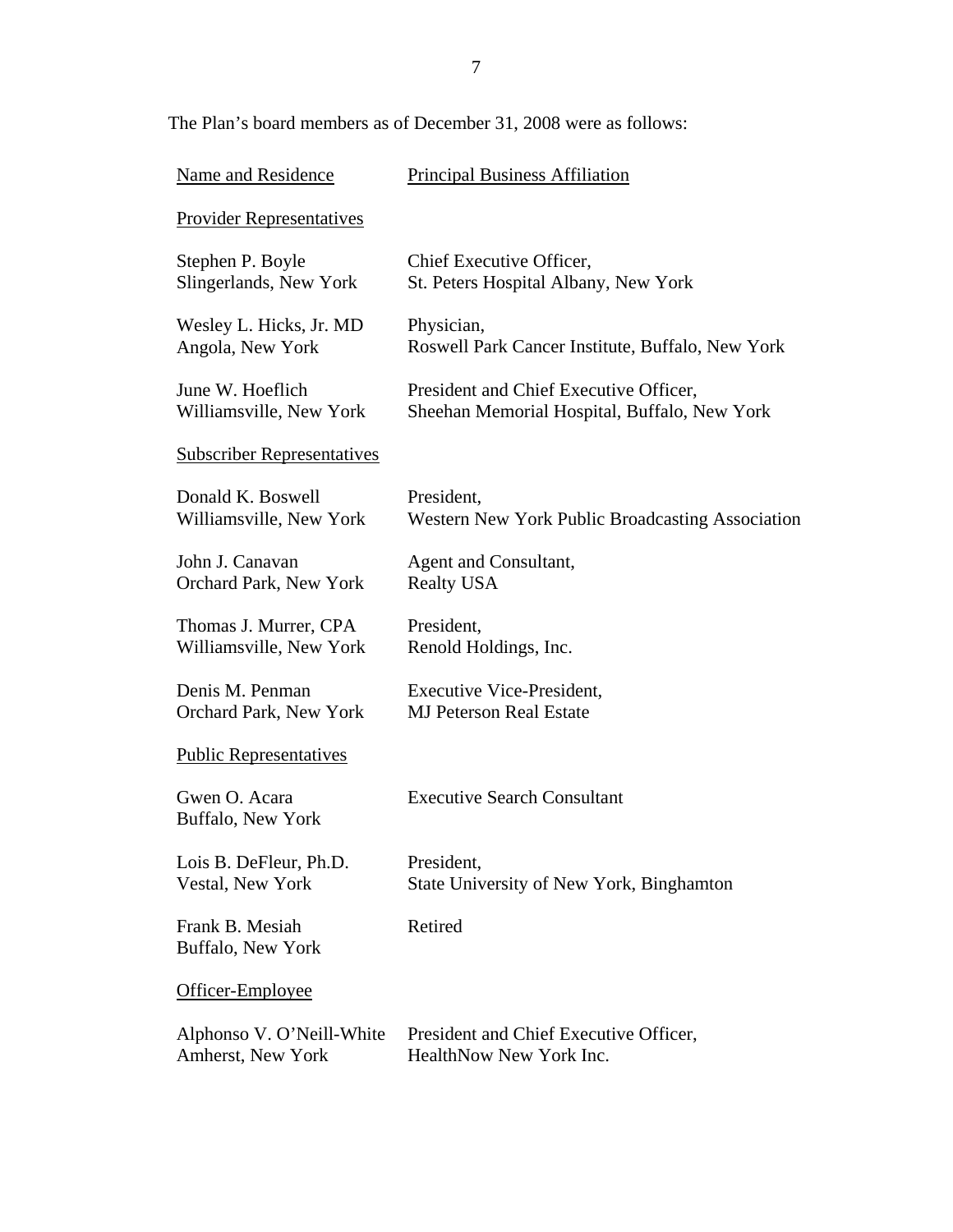In April 2008 HealthNow notified the Department that the composition of its board of directors had been reduced from twelve members to eleven members, of whom three, were classified under the "Provider representative" category.

This condition violated Section  $4301(k)(1)$  of the New York Insurance Law which states, in part:

> "The board of directors of each health service, hospital service or medical expense indemnity corporation subject to this article shall be composed of persons who are representative of the member hospitals or licensed medical professionals of such corporation, persons covered under its contracts and the general public…Not more than one-fifth of the directors of any such corporation shall be persons who are licensed to practice medicine in this state (other than physicians employed on a full-time basis in the fields of public health, public welfare, medical research or medical education) or who are trustees, directors or employees of a corporation organized for hospital purposes, or any combination thereof…"

Based on the composition of the board, the Plan should have limited the "Provider representative" category to no more than two members. The Department directed HealthNow to correct this violation in 2008.

However, the Plan's filed 2008 annual statement listed three directors who were designated as "Provider representatives". When this condition was brought to management's attention, HealthNow informed the examiner that in January 2009, Ms. Hoeflich retired as Chief Executive Officer of Sheehan Memorial Hospital and her board of directors' representation as a "Provider representative" was changed to that of a "Public representative." Further, the Plan informed the examiners that in July 2009, it discovered that Ms. Hoeflich was a board member of Roswell Park Cancer Institute and that her representation was changed from "Public representative" back to "Provider representative". HealthNow advised the examiner that the situation has been resolved and HealthNow has reported that it has been compliant with the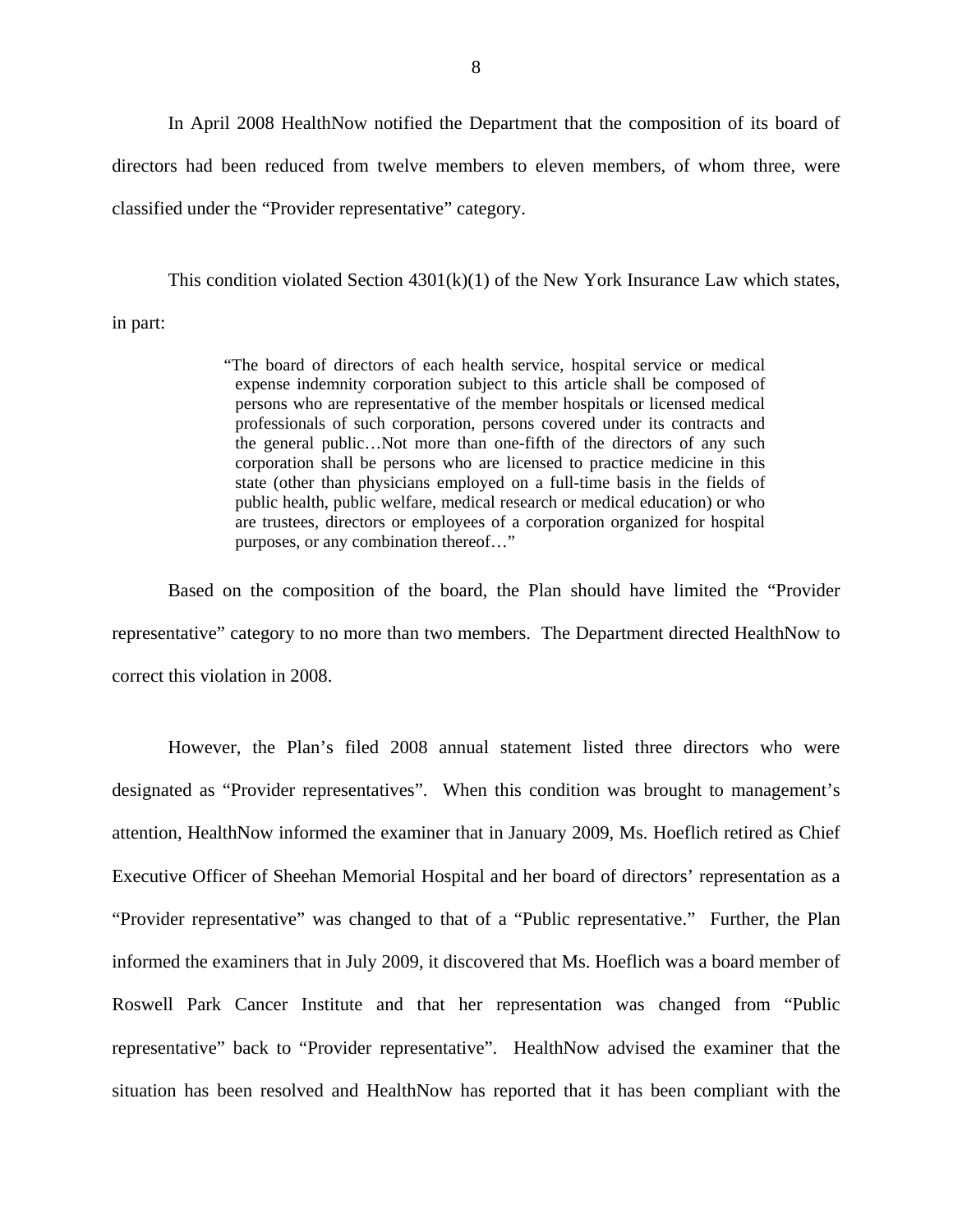provisions of Section 4301(k)(1) of the New York Insurance Law since December 31, 2010.

It is recommended that the Plan comply with the provisions of Section  $4301(k)(1)$  of the New York Insurance Law by maintaining the required board of directors' composition.

The examiner reviewed the minutes of the board of directors' meetings, and the attendance of board members at such meetings, for the period under examination.

The principal officers of the Plan as of December 31, 2008 were as follows:

| <b>Name</b>               | <b>Title</b>                                                                             |
|---------------------------|------------------------------------------------------------------------------------------|
| Alphonso V. O'Neil-White  | President and Chief Executive Officer                                                    |
| Cheryl A. Howe            | <b>Executive Vice-president, Operations</b>                                              |
| Catherine M. Campbell     | Senior Vice-President, State and Federal<br>Products                                     |
| Thomas A. Fentner         | Senior Vice-president, Human Resources and<br><b>Administrative Services</b>             |
| Michael R. Giaquinto      | Senior Vice-President, General Business<br><b>Strategic Business Unit</b>                |
| Stephen G. Jepson         | Senior Vice-president, Major Accounts                                                    |
| Nora K. McGuire           | Senior Vice-president, Self-Insured/Brokerage<br>Accounts                                |
| Jay I. Pomerantz, MD*     | Senior Vice-president, Healthcare Services and<br><b>Chief Medical Officer</b>           |
| Lawrence F. Thompson      | Senior Vice-president, Self-Insured/Brokerage<br><b>Accounts Strategic Business Unit</b> |
| Vacant**                  | Senior Vice-president, Chief Financial Officer                                           |
| Kenneth J. Sodaro, Esq.   | Vice President, Corporate Compliance,<br>General Counsel & Corporate Secretary           |
| Christopher M. Leardini** | Vice-president, Interim Chief Financial<br>Officer, Controller and Treasurer             |
| Mark J. DePalma           | Vice-President, Chief Marketing Officer                                                  |

9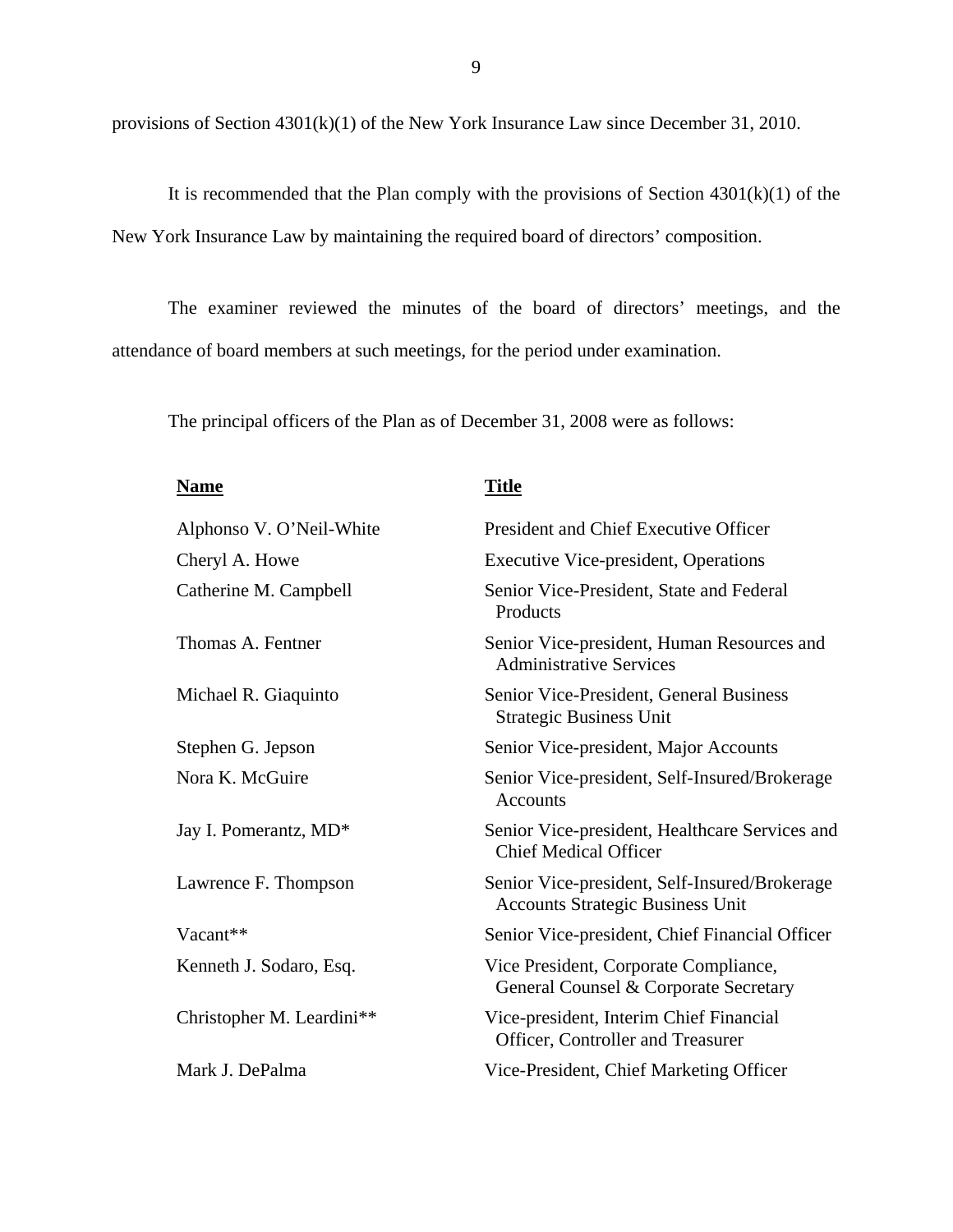<span id="page-11-0"></span>\*Dr. Pomerantz resigned effective July, 14 2009 and was replaced by Cynthia Ambres, MD on August 24, 2009. \*\*Stephen Swift became Chief Financial Officer on February 23, 2009.

## B. Territory and Plan of Operation

At December 31, 2008, the Plan was authorized to transact business in all counties of New York State. The Plan currently operates four divisions as follows:

## Buffalo Division

The Buffalo division, doing business as Blue Cross and Blue Shield of Western New York, conducted business within the following eight counties of New York State:

| Allegany    | Chautauqua | Genesee | Orleans |
|-------------|------------|---------|---------|
| Cattaraugus | Erie       | Niagara | Wyoming |

## Albany Division

The Albany division, doing business as Blue Shield of Northeastern New York, conducted business within the following eighteen counties of New York State:

| Region I (Upstate)      | Albany          | Greene     | Schenectady |
|-------------------------|-----------------|------------|-------------|
|                         | Clinton         | Montgomery | Schoharie   |
|                         | Columbia        | Rensselaer | Warren      |
|                         | Essex           | Saratoga   | Washington  |
|                         | Fulton          |            |             |
| Region II (Downstate)   | <b>Dutchess</b> | Putnam     | Ulster      |
| (Operates as HealthNow) | Orange          | Sullivan   |             |

The Albany division was acquired by the Plan through the merger with Whole Health Insurance Network Inc., on December 30, 1992.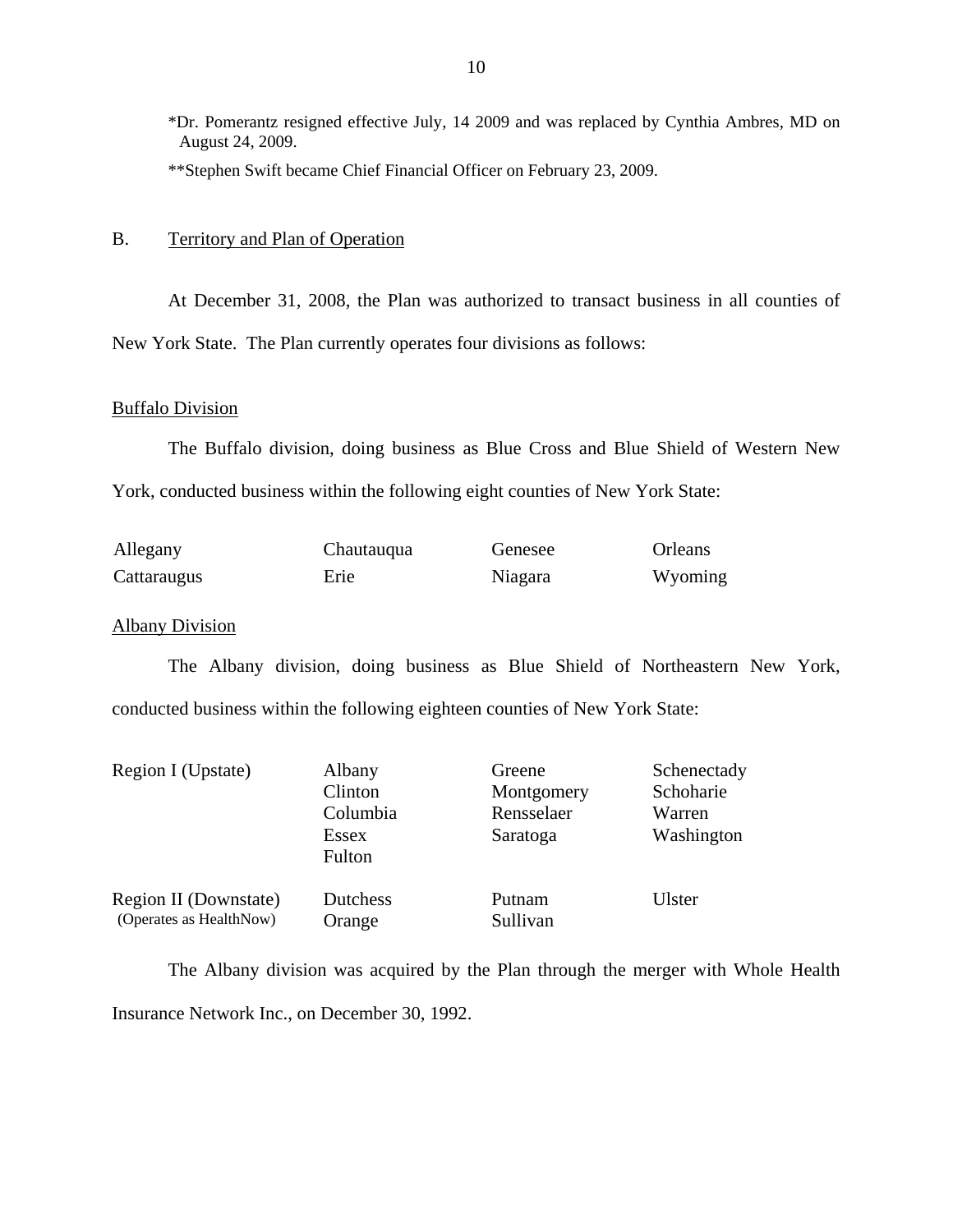## Central New York Division

The Central New York division, doing business as HealthNow, operates in the following eleven counties of New York State:

| Cayuga   | Livingston | Ontario  | Tompkins |
|----------|------------|----------|----------|
| Chemung  | Monroe     | Oswego   | Wayne    |
| Cortland | Onondaga   | Schuyler |          |

## Binghamton Division

The Plan operates the Upstate Medical Division (UMD) in Binghamton, NY. This division, acquired through the merger with Whole Health Insurance Network Inc., is used solely for the administration of the Plan's Medicare Part B contract. In accordance with a contract with the Centers for Medicare & Medicaid Services (CMS), the Plan processes Medicare Part B claims for Medicare recipients in forty-five (45) counties of New York State. The Plan is reimbursed for all administrative costs, in accordance with certain guidelines, in connection with this program.

The following table displays HealthNow's net admitted assets, capital and surplus, net premium income and net income during the period under examination:

| (in thousands) |              |             |             |            |
|----------------|--------------|-------------|-------------|------------|
|                | Net Admitted | Capital and | Net Premium |            |
|                | Assets       | Surplus     | Income      | Net Income |
| 2004           | 606,358      | 275,291     | 2,062,108   | 62,585     |
| 2005           | 698,681      | 363,736     | 2,155,452   | 91,216     |
| 2006           | 763,891      | 462,020     | 2,110,474   | 79,992     |
| 2007           | 809,468      | 496,428     | 2,138,913   | 75,746     |
| 2008           | \$782,695    | $$445,557*$ | \$2,271,141 | 25,407     |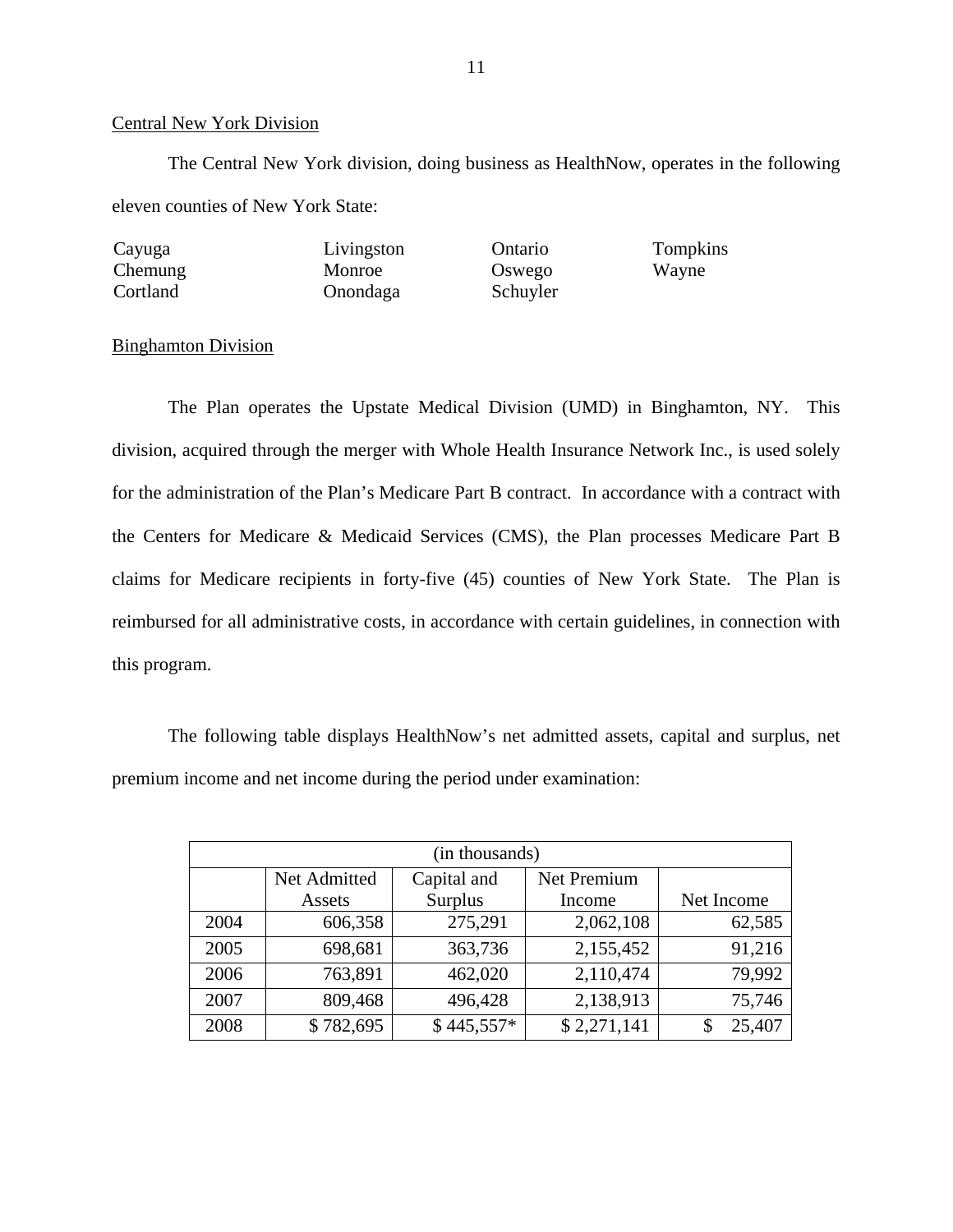<span id="page-13-0"></span> \* The two significant items that resulted in the decrease in 2008 surplus were: (a) Net Investment Income decreased 142% in 2008 versus 2007 to \$ (19.2) million; and (b) The Plan recognized an additional minimum pension liability of \$20.2 million as of December 31, 2008 as plan asset values declined from capital market performance during the  $4<sup>th</sup>$  quarter of 2008.

## C. Reinsurance

The Plan did not maintain any reinsurance agreements during the examination period.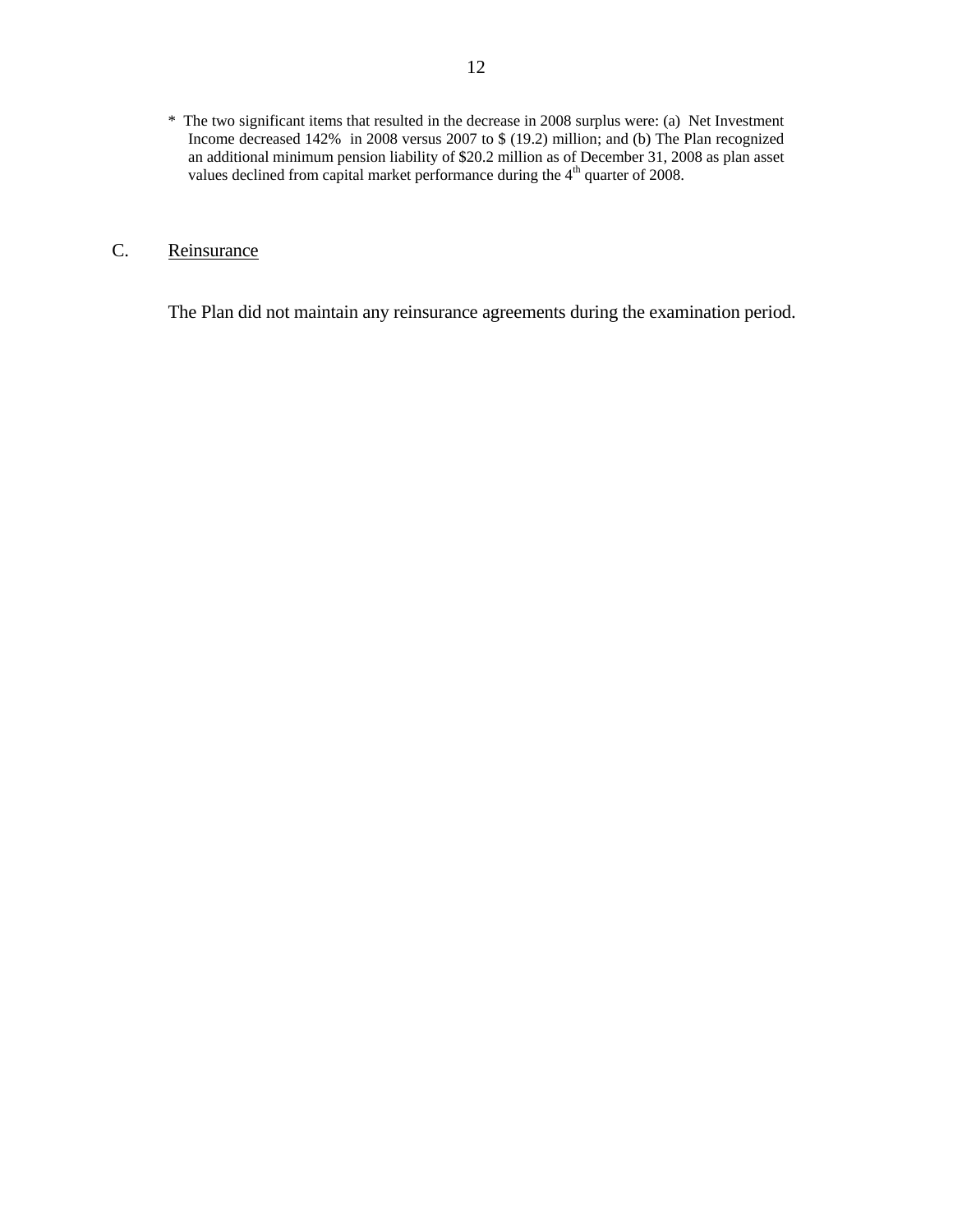## <span id="page-14-0"></span>D. Holding Company System

As a member of a holding company system, HNNY is required to file registration statements pursuant to the requirements of Section 1503 of the New York Insurance Law and Department Regulation No. 52 (11 NYCRR 80). All pertinent filings made regarding the aforementioned statutes during the examination period were reviewed and no problem areas were encountered.

The following chart depicts the Plan and its relationship to its parent and affiliates as of December 31, 2008.

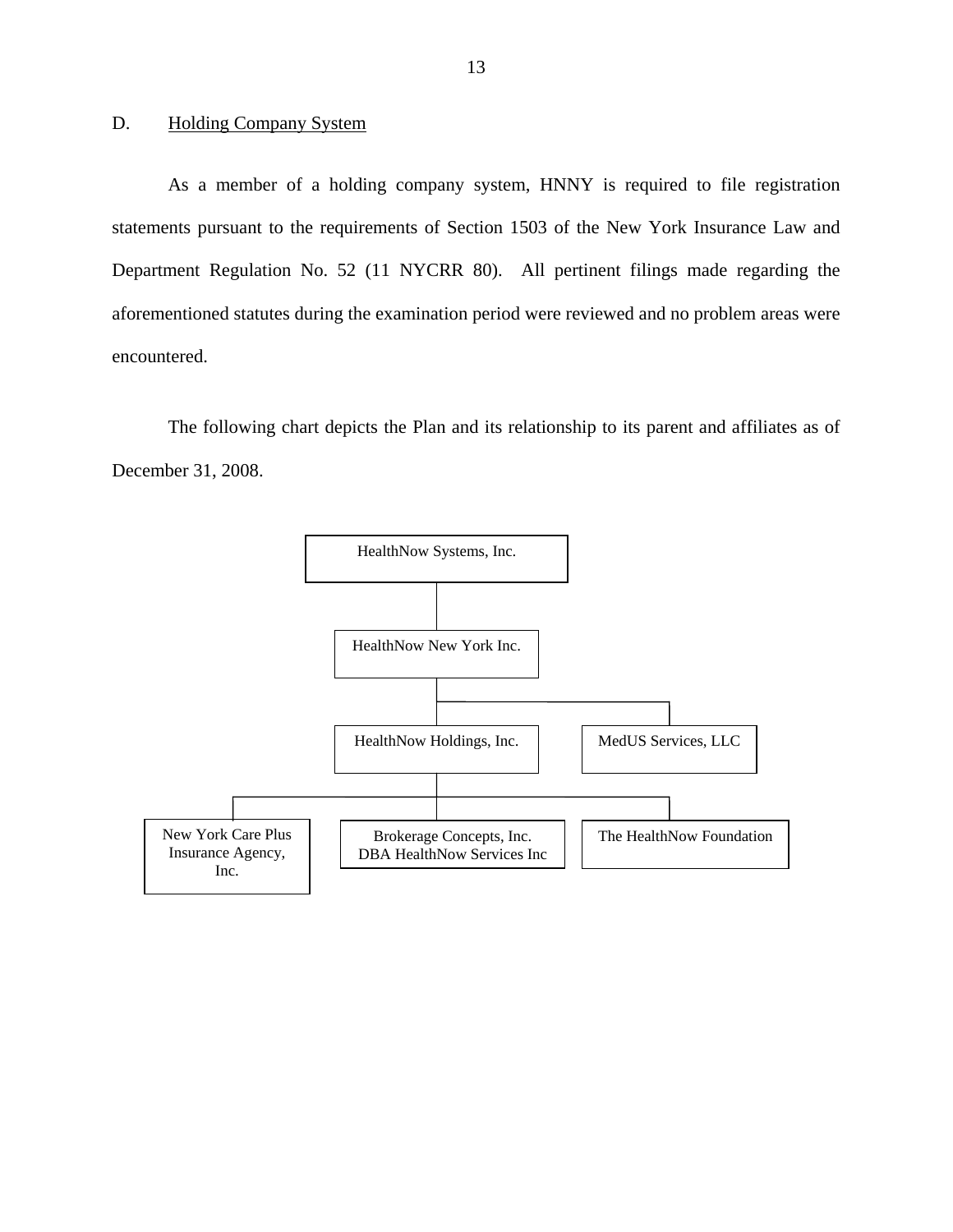The following is a description of the Plan's affiliations as of December 31, 2008:

## HealthNow Systems, Inc. (formerly New York Care Plus Holding Company, Inc.)

On March 15, 1996, the Plan received approval from the Department to form a holding company pursuant to Section 1506 of the New York Insurance Law. The corporation was formed under Section 102(a)(5) of the New York Not-for-Profit Corporation Law for the purpose of acting as a holding company. HealthNow Systems, Inc. (formerly New York Care Plus Holding Company, Inc.), through amendments of the by-laws of HealthNow New York Inc. (formerly, New York Care Plus Insurance Company, Inc.), became the sole member of the Plan.

In accordance with Article IV, Section 2(b) of the Plan's by-laws, the members of the board of directors of HealthNow New York Inc. are identical to the board of directors of HealthNow Systems, Inc.

## HealthNow Holdings, Inc**.**

HealthNow Holdings, Inc. is a holding company operating pursuant to Section 1704(a) of the New York Business Corporation Law. It is a wholly-owned subsidiary of the Plan and operates as a holding company for New York Care Plus Insurance Agency, Inc., Brokerage Concepts, Inc. and HealthNow Foundation.

## New York Care Plus Insurance Agency, Inc.

This wholly-owned subsidiary sells HealthNow New York Inc. and other products and services, such as health and life insurance, long-term care and disability insurance, other consumer-oriented insurance or healthcare financing lines, and stop-loss offerings.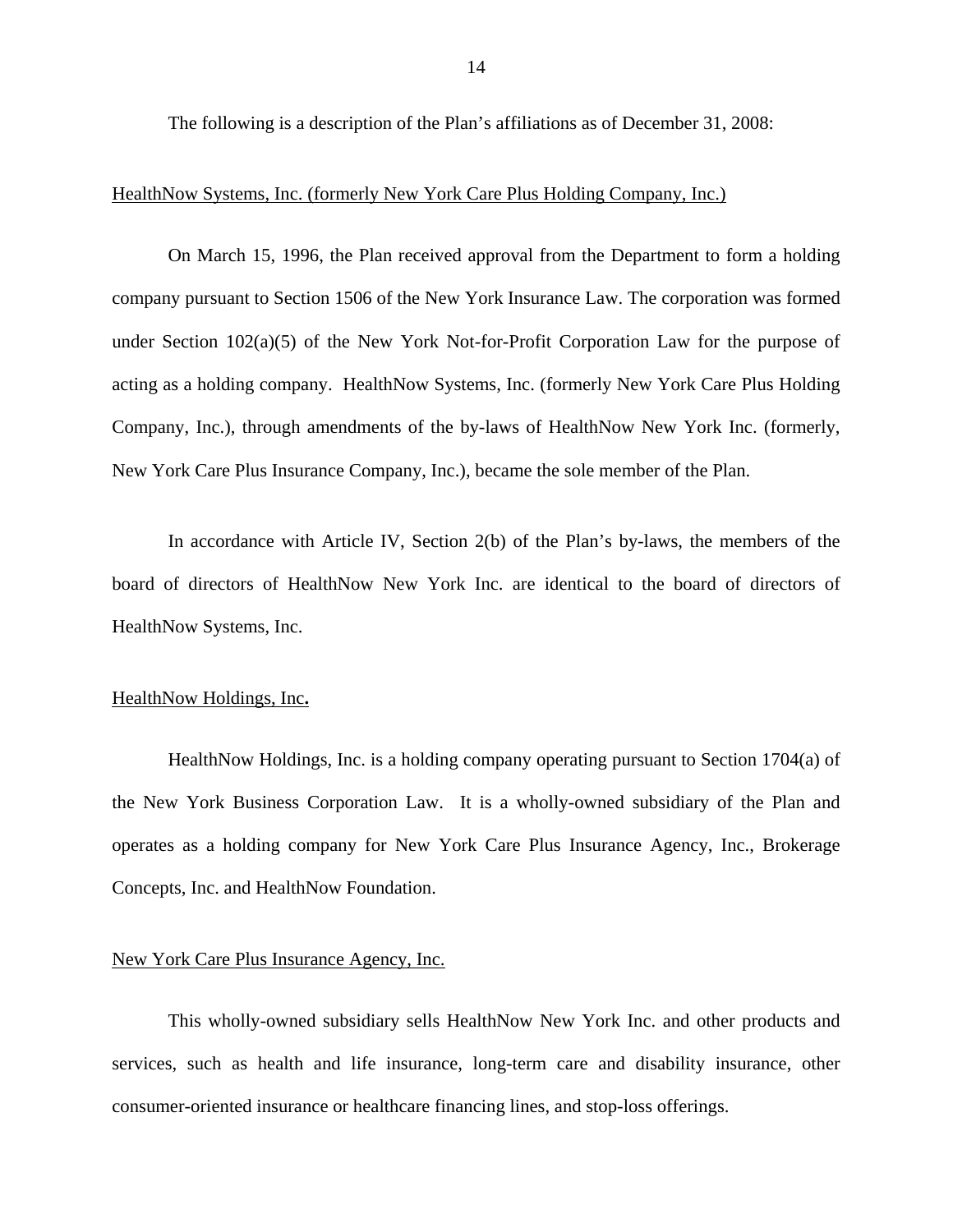#### The HealthNow Foundation

The HealthNow Foundation, d/b/a the Foundation for Healthy Living ("the Foundation"), is a wholly-owned New York non-profit corporation, which was organized exclusively for charitable purposes.

## MedUS Services, LLC

MedUS Services, LLC ("MedUS"), a wholly-owned subsidiary of the Plan was formed to administer Medicare Part B fee-for-service business within 45 upstate counties of New York through August 30, 2008. Effective September 1, 2008, MedUS began administering the fee-forservice business as a subcontractor to National Government Services ("NGS"). It was noted that in 2009, MedUS's contract with NGS was terminated.

## Brokerage Concepts, Inc. ("BCI")

BCI, located in King of Prussia, PA, was acquired by HealthNow on June 6, 2006, for an initial purchase price of \$23,999,524 plus additional subsequent payments of \$6,500,000 and \$7,567,084 (the additional payments are discussed later in this section) aggregating to a total purchase price of \$38,066,608. Such acquisition was approved by the Department.

BCI provides benefits consulting for fully insured and self-funded benefit plans, thirdparty claims processing of medical and related claims processes and administration of selffunded plans, and operates as a broker with regard to health, life, dental, vision, disability and annuity products, as well as providing other managed care services, including utilization services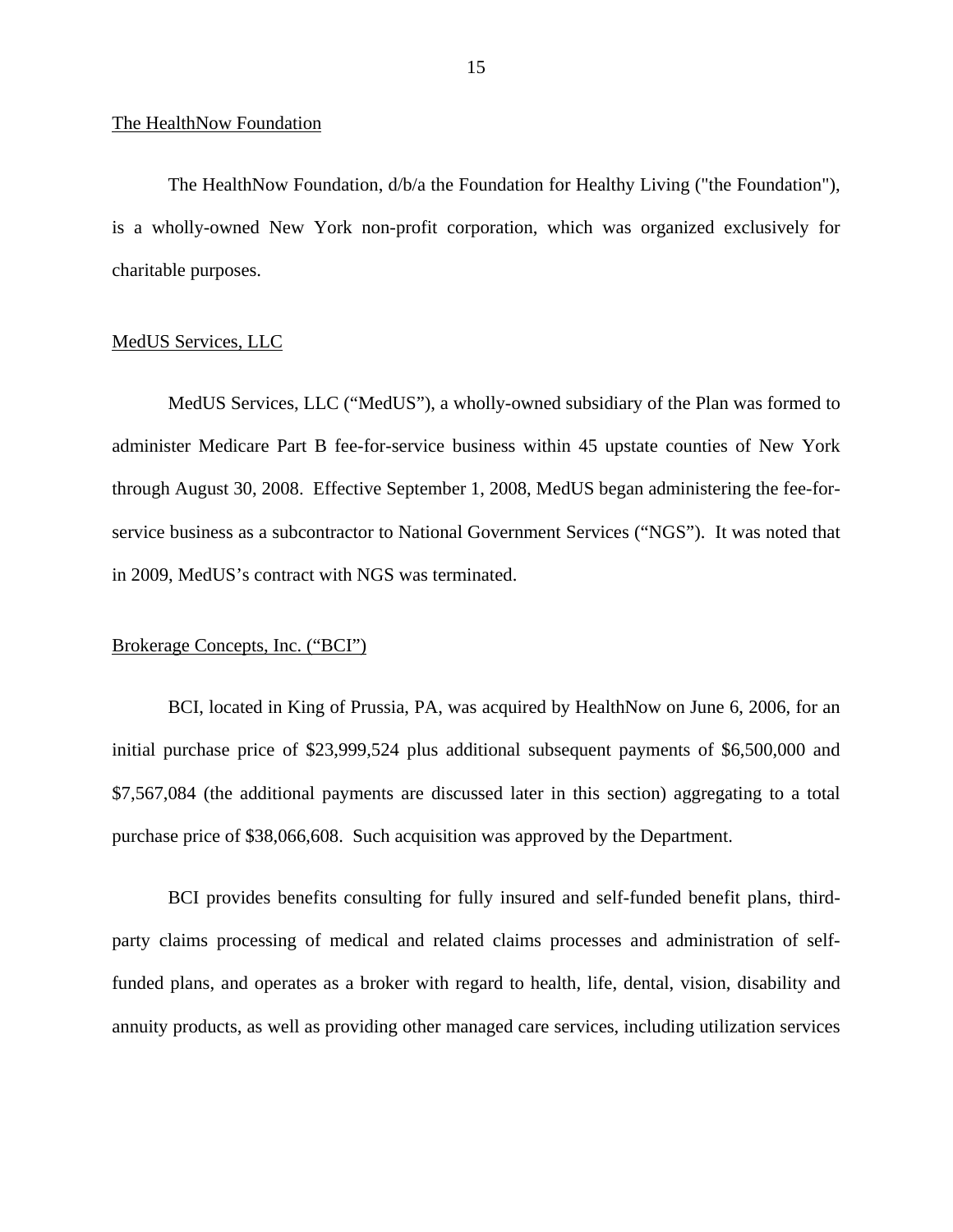to self-funded groups. BCI also provides HealthNow with administrative and operational services relative to HealthNow's self-insured ("ASO") business.

During the course of this examination, the Department reviewed various documents associated with the acquisition of Brokerage Concepts, Inc., by HealthNow New York Inc., to ascertain BCI's viability within the framework of HealthNow's organization.

A review of the 2008 HealthNow annual statement, Schedule Y: Part 2 showed the only transaction listed was for *Capital Contributions* in the amount of \$5,961,945. In addition, HealthNow's 2008 annual statement, Schedule D, Part 2, Section 2 showed the *Book/Adjusted Carrying Value* and *Fair Value* of BCI's common stock as \$17,600,000 (*Actual Cost*  \$23,998,724), and an *Unrealized Valuation Decrease* of \$5,961,945. However, the examiner determined that HealthNow made no formal capital contributions to BCI during 2008. The examiner also noted that BCI incurred a net loss of \$13,338,737 for the year 2008, and that HealthNow made a payment of \$7,567,084 in 2008 as additional purchase price consideration pursuant to the BCI-HNNY Purchase Agreement. The examiner requested an explanation of *Capital Contributions* in the amount of \$5,961,945, whereupon the Plan responded that the amount was BCI's reported net loss for the year 2008.

Statement of Statutory Accounting Principles No. 25 of the *NAIC Accounting Practices and Procedures Manual* states, in part:

> "...The financial statements shall include disclosures of all material related party transactions…"

The Plan did not accurately disclose within its filed 2008 financial statements all material related party transactions in accordance with the provisions of Statement of Statutory Accounting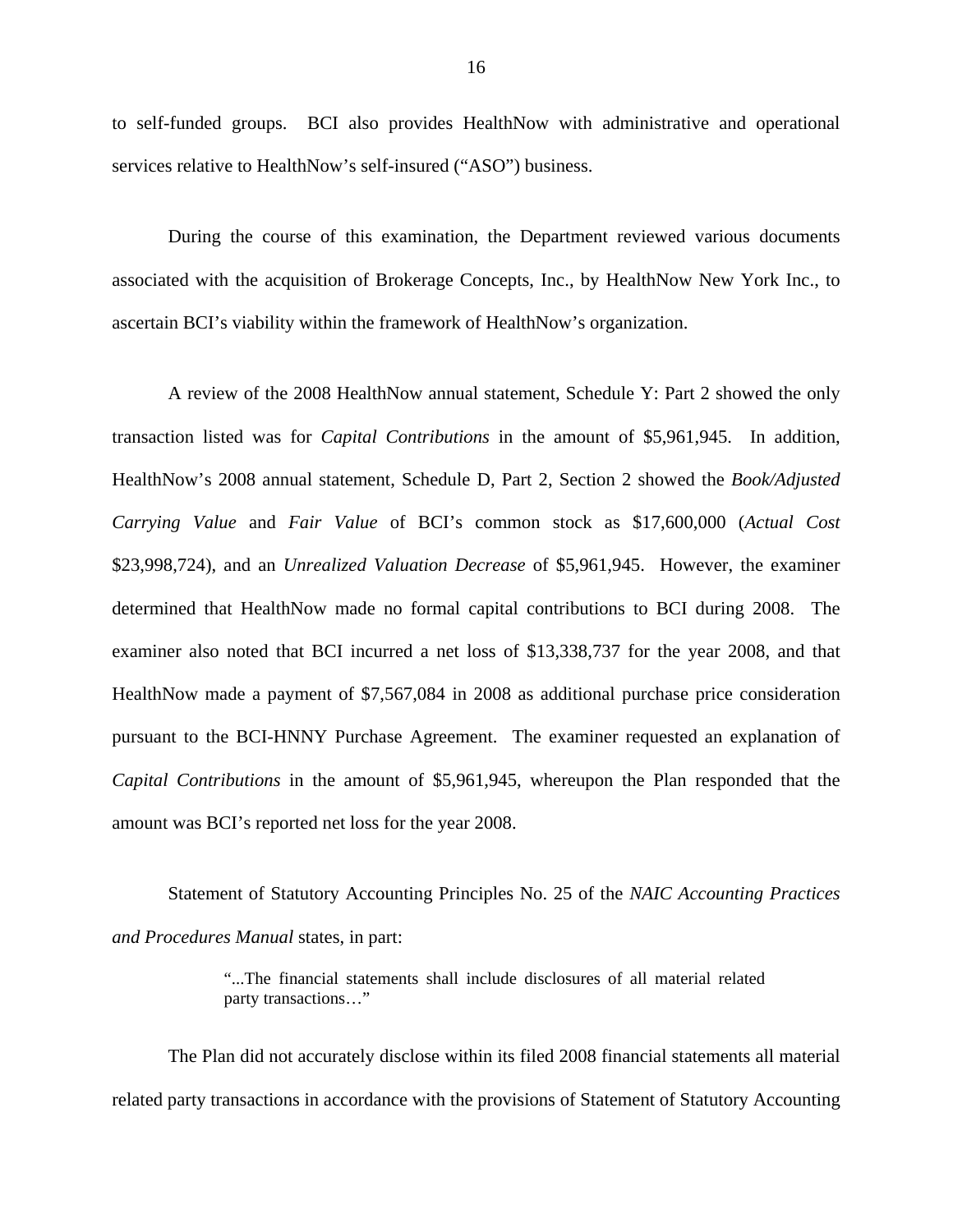Principles No. 25 of the *NAIC Accounting Practices and Procedures Manual*, and the *NAIC Annual Statement Instructions – Health*.

A review of HealthNow's trial balance as of December 31, 2008 indicated the following account balances:

| 13150 - BCI Inter-company Receivable              | \$7,462,538       |
|---------------------------------------------------|-------------------|
| 13152 - Non-Admitted BCI Inter-company Receivable | (7,437,848)       |
| 14701 - Liability Due From/To Affiliates          | $(4,040,922)^{*}$ |

**\***The company stated that \$483,833 of this balance related to BCI.

HealthNow indicated that the majority of the inter-company receivable shown above was for reimbursement due to HNNY relative to HNNY's payment of BCI's payroll expenses.

However, a review of HealthNow's general ledger details for the above accounts indicated no evidence of intercompany "settlement" transactions, as called for in the provisions of the tax allocation and administrative service agreements between HealthNow and BCI.

It should be noted that HNNY elected to "non-admit" BCI's overdue balance. The examiner was advised that since BCI "was unable to reimburse HealthNow for services performed on BCI's behalf, management reported such as a non-admitted asset within its filed annual statement as of December 31, 2008." A HNNY officer explained that since "BCI did not possess adequate capital to pay HNNY for its services, a management decision to non-admit the receivable had been made."

It is recommended that the Plan implement appropriate improvements to its policies, procedures, controls and training concerning related party transactions, to comply with the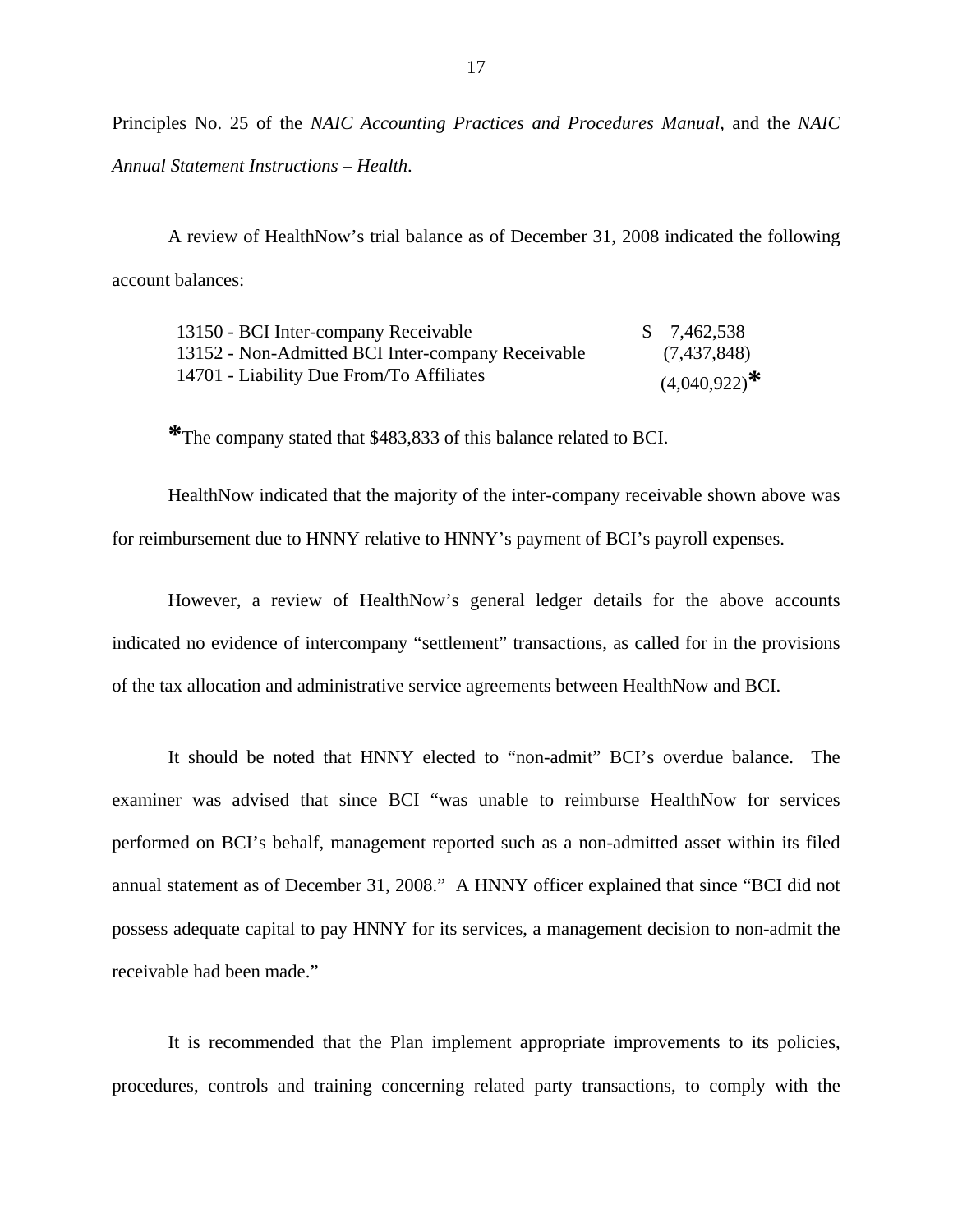mandates of Statement of Statutory Accounting Principles No. 25 of the NAIC Accounting Practices and Procedures Manual and the NAIC Annual Statement Instructions – Health.

As disclosed in Note 2 of BCI's 2008 audited financial statements, HealthNow New York Inc., paid additional purchase price considerations of \$7,567,084 and \$6,500,000 during 2008 and 2007 respectively, based upon the achievement of certain revenue targets achieved by BCI. BCI recognized these additional purchase price considerations as additional goodwill and as additional paid-in capital.

In addition, during 2008 and 2007, BCI recognized the following losses:

|                                                                   | 2008<br>Impairment<br>Losses | 2007<br>Impairment<br>Losses |
|-------------------------------------------------------------------|------------------------------|------------------------------|
| Decline in the fair value of goodwill                             | \$7,153,098                  |                              |
| Decline in the fair value of management non-compete<br>agreements | 2,620,000                    | \$1,363,333                  |
| Decline in the fair value of trade name                           | 603,000                      |                              |
| Decline in the fair value of customer relationships               |                              | 2,757,000                    |

It should be noted, per Note 2 of BCI's 2008 audited financial statements, that the total purchase price of the company as of December 31, 2008 was \$36,331,395. The total impairment losses through December 31, 2008 were \$14,496,431. Based on the decline of BCI's intangible assets in the two years since acquisition by HNNY, it appears that the purchase price and valuation were overstated.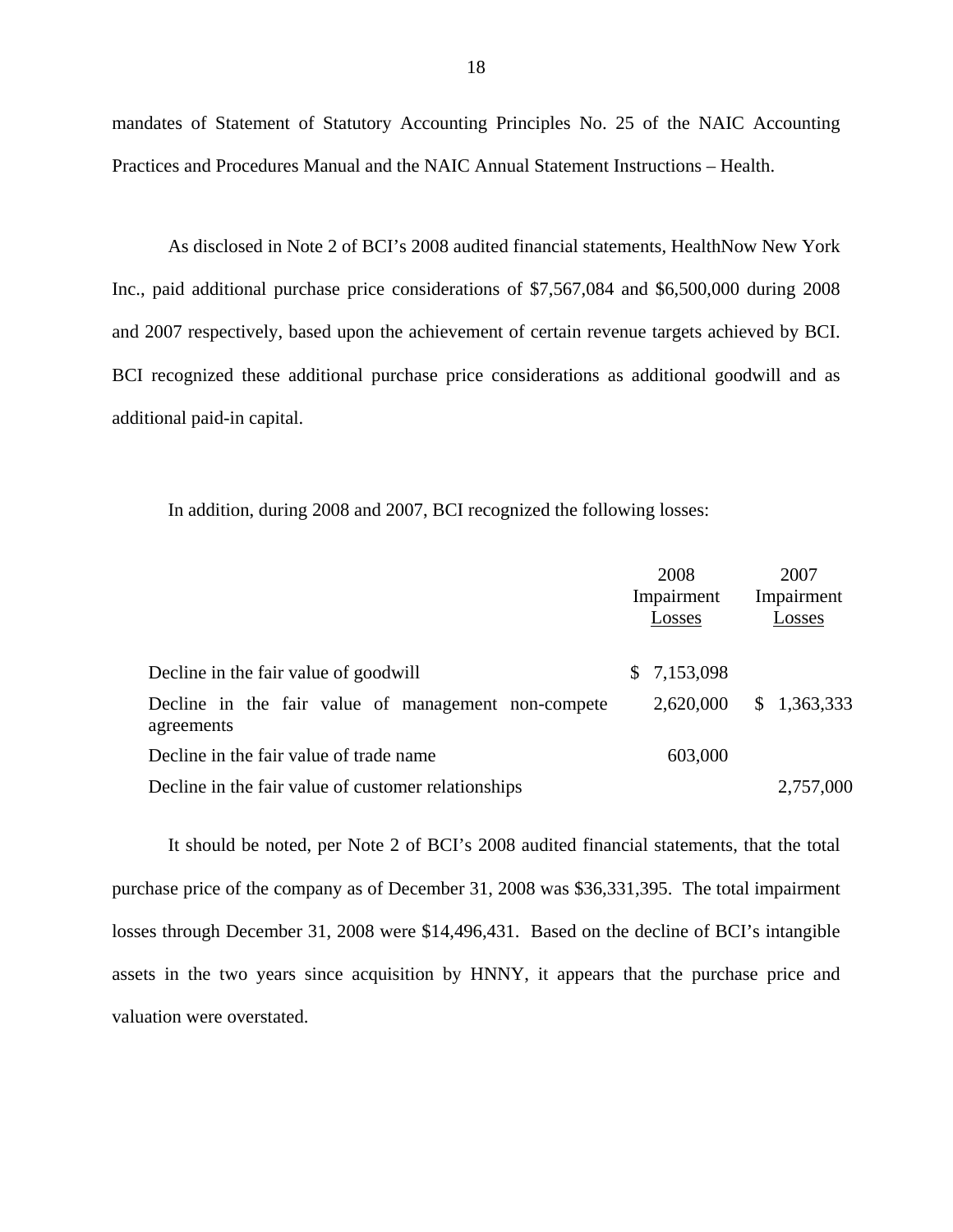It is recommended that HealthNow review the methodology and underlying assumptions used for its valuation of BCI and determine whether its current valuation methodology provides the most accurate results.

Subsequent to the examination date, the Plan engaged a consultant to determine the fair value of BCI as of October 31, 2011, in connection with its annual goodwill impairment assessment. The consultant utilized the discounted cash flow method under the income approach to value. The consultant also considered the guideline company and transaction methods under market approach. Based on the valuation procedures it performed, the consultant opined that the fair value of BCI's equity as of October 31, 2011, was greater than its carrying value, thus concluding that goodwill was not considered impaired.

It is recommended that HealthNow conduct an assessment of prospective risks with respect to the BCI transformation.

## Intercompany Agreements

As of the examination date, the Plan maintained agreements with the following affiliated entities:

## Tax Allocation Agreement

This agreement made between HealthNow Systems, Inc., HealthNow New York Inc., HealthNow Holdings, Inc., Brokerage Concepts, Inc. and MedUS Services, LLC provided for a federal income tax allocation methodology which was in compliance with Department Circular Letter No. 33 (1979). This agreement was approved by the Department.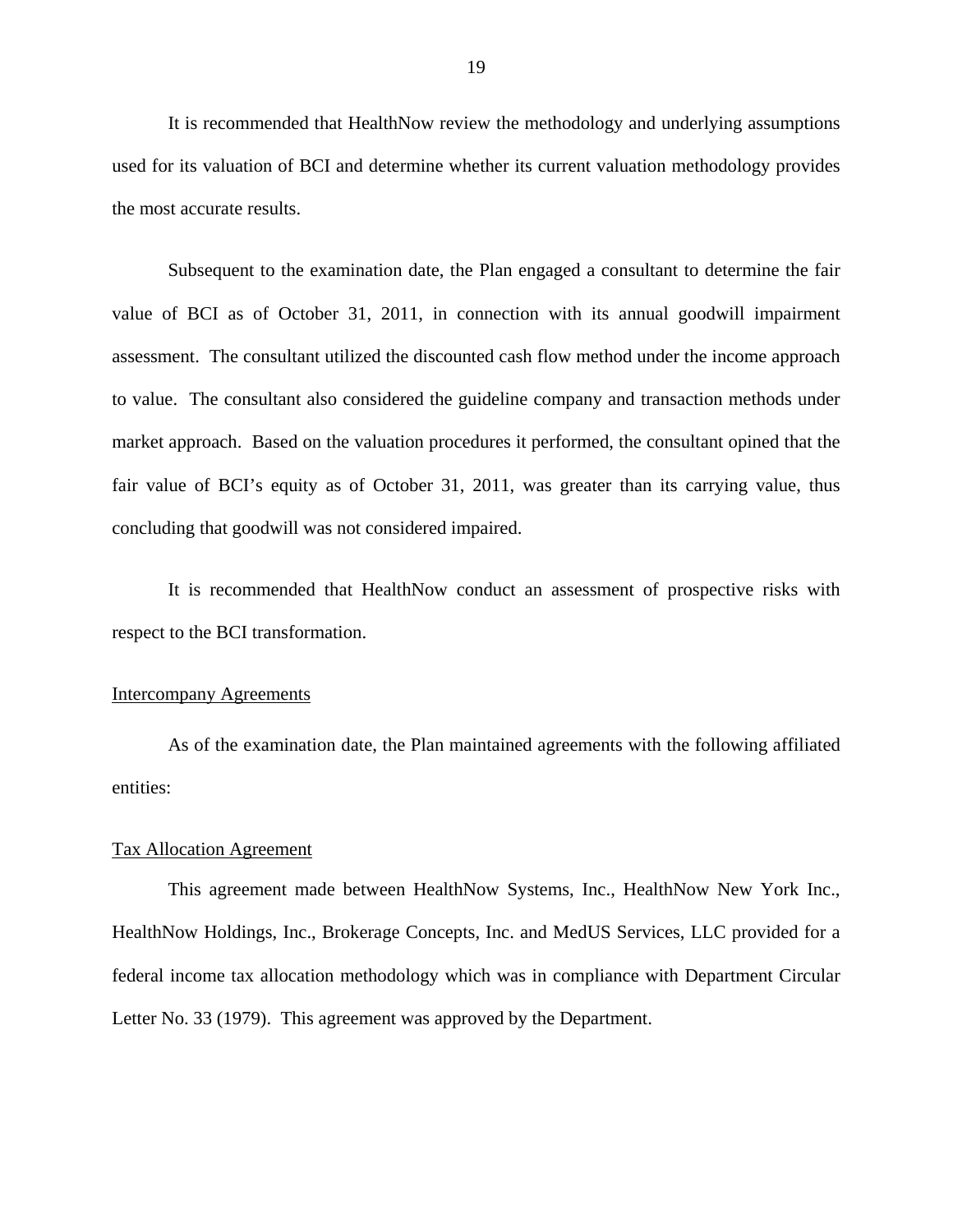Administrative Services Agreement between HealthNow New York Inc., and Brokerage Concepts, Inc.

This agreement made between HealthNow New York Inc., and Brokerage Concepts, Inc., provided for HealthNow to provide specified administrative services, including legal, internal audit, office space, and human resources to Brokerage Concepts, Inc., and for Brokerage Concepts, Inc., to provide third-party administration services relative to HealthNow's ASO business.

Fees relative to services provided by HealthNow to BCI are to be made on a cost basis, which includes an allocation methodology for shared expenses. Such payment methodology was based on a "no-gain" and "no-loss" basis. For services provided by BCI to HealthNow, such payments are made according to agreed upon fees according to individual tasks. The agreement was approved by the Department.

## Administrative Services Agreement between HealthNow and The HealthNow Foundation

This agreement provided for HealthNow to provide specified administrative services to The HealthNow Foundation. The agreement was approved by the Department.

## Administrative Services Agreement between HNNY and MedUS Services, LLC.

This agreement provided for HealthNow to provide specified administrative services to MedUS Services, LLC. The agreement was approved by the Department.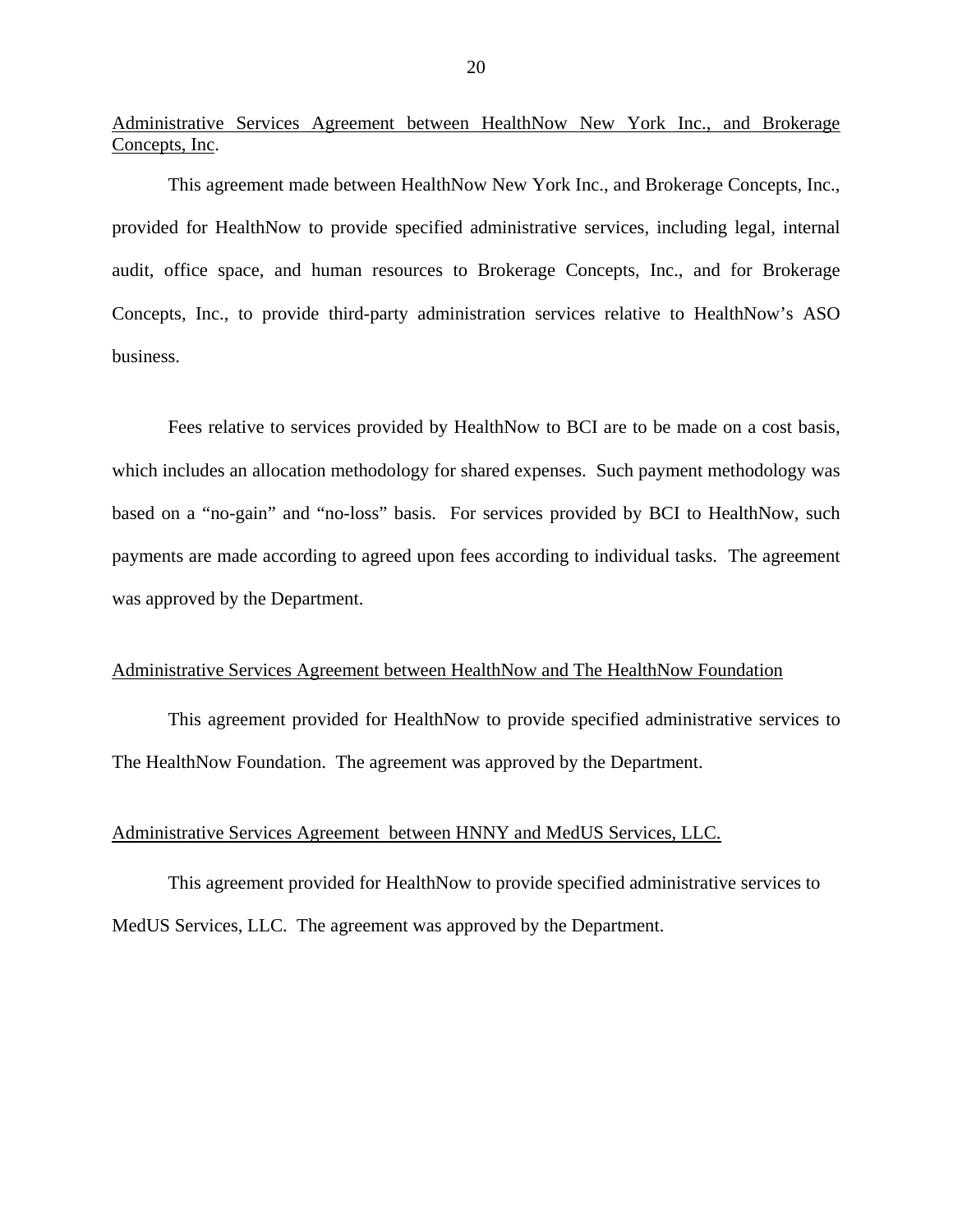## E. Significant Operating Ratios

The underwriting ratios presented below are on an earned-incurred basis and encompass the five-year period covered by this examination:

|                                 | <b>Amounts</b>   | Ratios  |
|---------------------------------|------------------|---------|
| Total hospital and medical      | \$9,386,264,397  | 87.41%  |
| Claim adjustment expenses       | 270,370,297      | 2.52%   |
| Cost containment expenses       | 68,675,027       | 0.64%   |
| General administrative expenses | 725,410,117      | 6.75%   |
| Net underwriting gain           | 287,369,019      | 2.68%   |
| Net premium income              | \$10,738,088,857 | 100.00% |

## F. Investment Activities

Cash levels and equity allocation declined in 2008 over 2007, with a commensurate increase in bonds, resulting in part, to a lower investment yield. Lower investment income impacted the magnitude of net income. The 2008 Risk-Based Capital ratio of 573.1% declined by 104.7% from the 2007 ratio of 677.8%.

The fixed income portfolio, whose credit quality is characterized, on average, as "high grade," contains issues of entities that may continue to face challenges, such as public utilities, the Metropolitan Transportation Authority, various New York City authorities, etc. The Plan continued to reduce its holdings of United States government/agency securities while increasing its allocation in the industrial/utility sector and acquisition of state and local government debt.

The Plan's diversified equity holdings comprised nearly one-fifth of its invested assets at year-end 2008. The Plan realized material capital losses and recorded unrealized capital losses on its non-affiliated securities. The modest-sized preferred stock portfolio contains issues of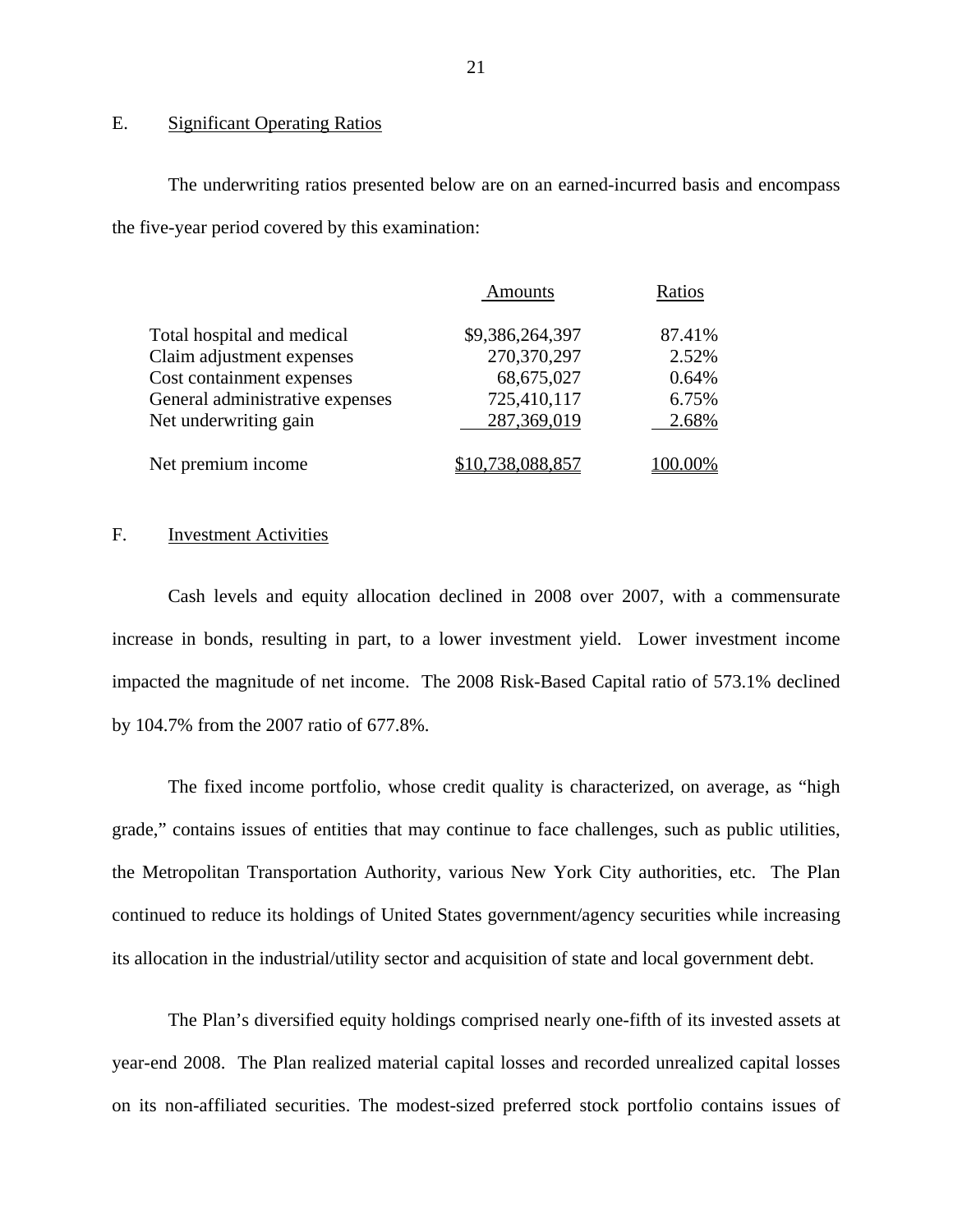<span id="page-23-0"></span>Wachovia and Bank of America, as well as those of its own affiliates. The capital losses stemming from these two portfolios contributed to the negative total return in 2008.

#### G. Enterprise Risk Management ("ERM")

At the time of the examination, there was no Department or statutory requirement for an ERM function. In 2010, the Plan created an independent Enterprise Risk Management (ERM) function, led by a Chief Risk Officer, to aggregate risk activities across market, credit, liquidity, IT, operational, strategic, reputational and business continuity categories of risk.

The Chief Risk Officer reports directly to the Chief Executive Officer and the Audit Committee of HealthNow's Board. The Plan has developed an ERM maturation framework that incorporates five key governance and risk management disciplines for its operational and strategic planning functions. These disciplines help to frame governance practices to ensure resident risk elicitation mechanisms and risk management ownership within the Plan.

HealthNow established two risk-focused internal committees, the Enterprise Risk Management Steering Committee and the Operational Committee, that consist of management personnel, risk champions, and subject matter experts representing diverse business units and risk management functions. The ERM Steering and Operational Committees' mission is to be the corporate forums that pro-actively enable the exchange of ideas, information, education, and decisions surrounding the Plan's enterprise wide risk issues and management protocols in a collaborative, non-punitive, consensus focused, and culturally progressive environment. The ERM Steering Committee function has been integrated within the monthly Officers Meeting agenda led by the CEO.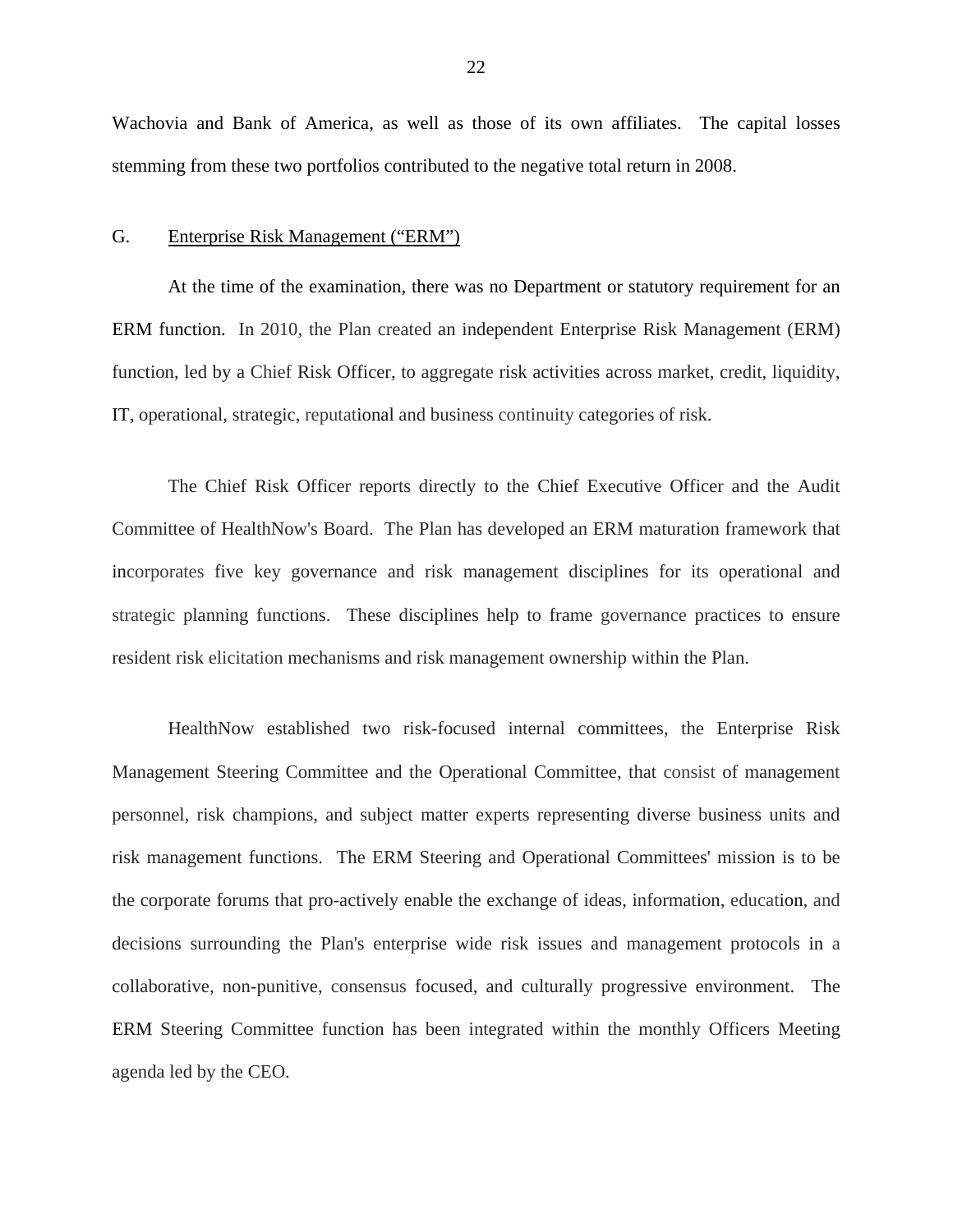The Enterprise Risk Management office is comprised of the enterprise risk assessment, compliance and privacy, internal audit, performance audit, business continuity and insurance functions. The group's overarching policy mandate is to assist the Plan in the growth and development of risk management practices through the establishment, implementation and maintenance of the ERM framework and policies, and to oversee governance and risk management practices throughout the Plan. HealthNow is in the process of institutionalizing an enterprise-wide risk elicitation process. This process includes economic and investment risk and includes a five step risk management model that is aimed at understanding what material risk events can compromise HealthNow's ability to achieve its goals, assess the best risk response and monitor for the response effectiveness. Goals assessed include financial goals, operational goals, project goals, and strategic longer term goals. These material risks are logged along with their proposed risk responses within an Enterprise Risk Management Information System (ERMIS). This risk register functions as the central repository for HNNY risks to enable routine risk reporting and proactive management of risk response plans.

Subsequent to the examination date, the Department issued Circular Letter No. 14 (2011) on December 19, 2011, to encourage insurers to adopt a formal Enterprise Risk Management ("ERM") function, to identify, measure, aggregate, and manage risk exposures within predetermined tolerance levels, across all activities of the enterprise of which the insurer is part, or at the company level when the insurer is a stand alone entity.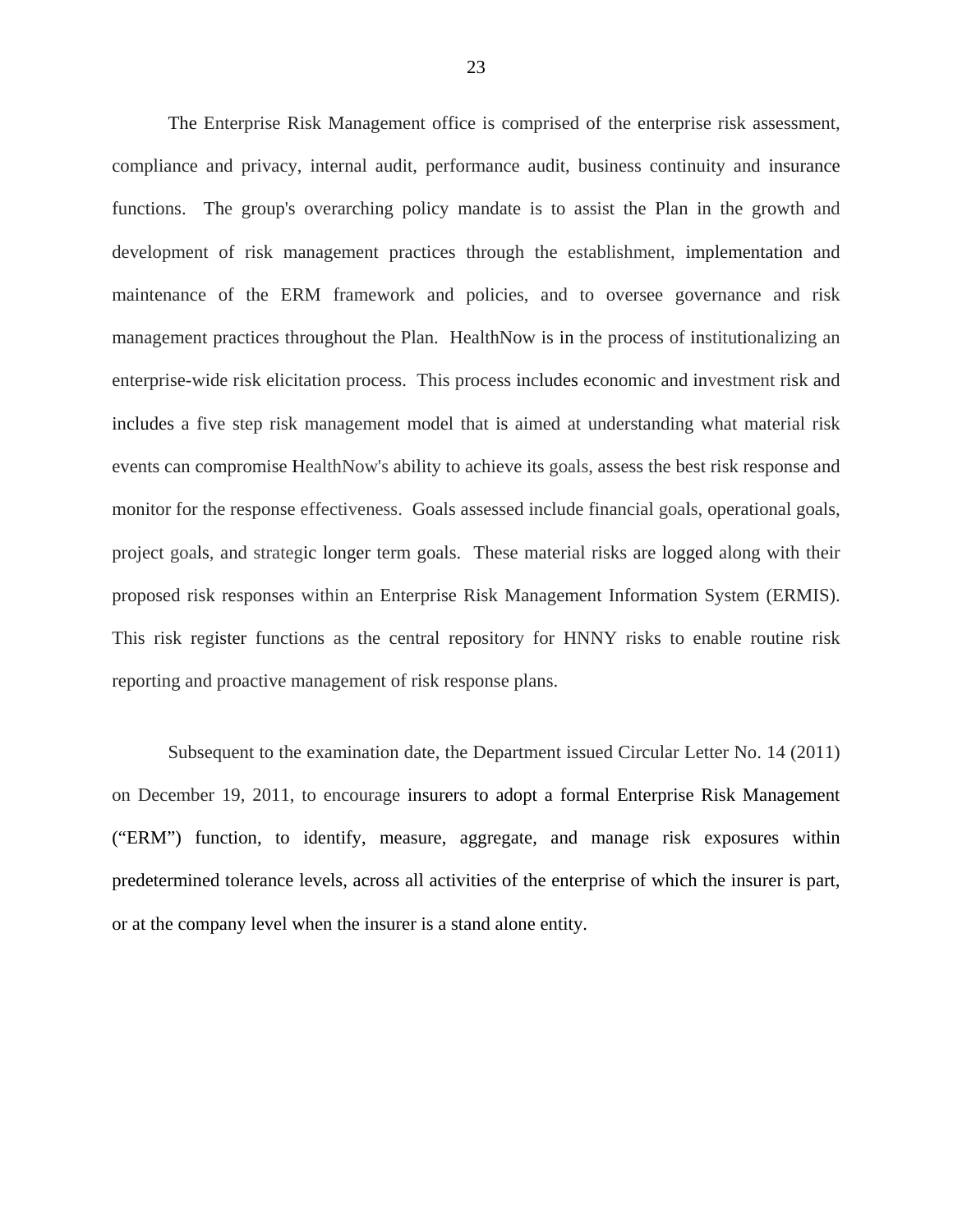## <span id="page-25-0"></span>H. **Information Systems**

A review of the control environment of the Plan's Information Systems ("IS") was also performed during the examination. Although it was noted that the Plan's Information Systems Department does identify risk, controls and mitigation strategies, there was no apparent direct communication of specific risks concerns to the Plan's management and the Plan's board of directors because of the above noted ERM process being in a developmental stage.

It is recommended that the review of the risk and control environment applicable to the Plan's Information Systems be incorporated within the Plan's Enterprise Risk Management function.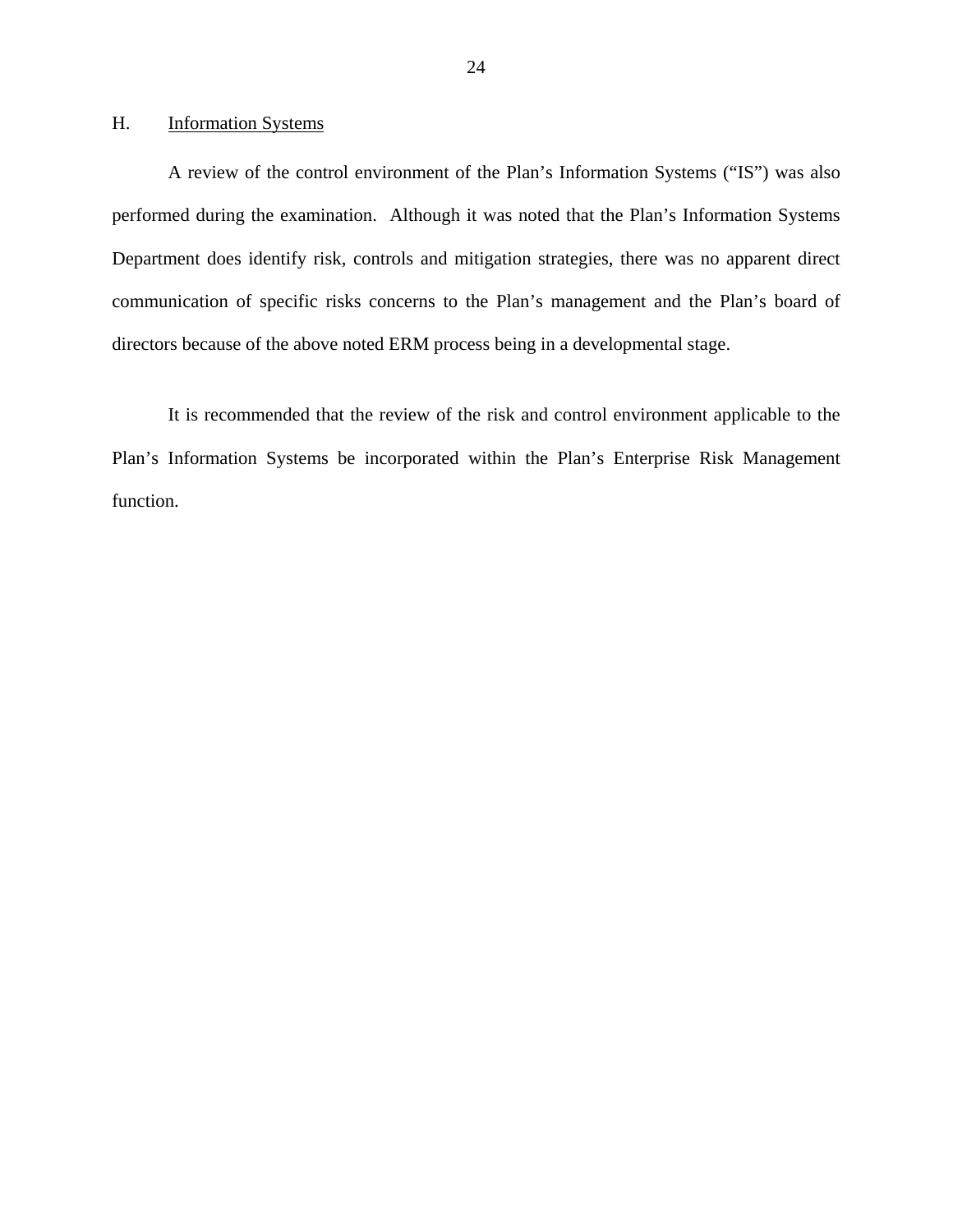## **3. FINANCIAL STATEMENTS**

## <span id="page-26-0"></span>A. Balance Sheet

The following compares the assets, liabilities and capital and surplus as determined by this examination with those reported by HealthNow New York Inc., in its filed annual statement as of December 31, 2008:

| Assets                                       | Examination   | Plan          |
|----------------------------------------------|---------------|---------------|
| <b>Bonds</b>                                 | \$449,991,728 | \$449,991,728 |
| Preferred stocks                             | 3,619,766     | 3,619,766     |
| Common stocks                                | 119,885,096   | 119,885,096   |
| Cash                                         | 39,902,343    | 39,902,343    |
| Aggregate write-ins for invested assets      | 6,155,737     | 6,155,737     |
| Investment income due and accrued            | 3,912,529     | 3,912,529     |
| Uncollected premiums in course of collection | 95,923,786    | 95,923,786    |
| Amounts receivable relating to uninsured     |               |               |
| plans                                        | 4,307,573     | 4,307,573     |
| Net deferred tax asset                       | 19,787,340    | 19,787,340    |
| Guaranty funds receivable or on deposit      | 7,800,000     | 7,800,000     |
| EDP processing equipment and software        | 277,366       | 277,366       |
| Health care and other amounts receivable     | 30,229,258    | 30,229,258    |
| Aggregate write-ins for other                |               |               |
| than invested assets                         | 902,740       | 902,740       |
| Total assets                                 | \$782,695,262 | \$782,695,262 |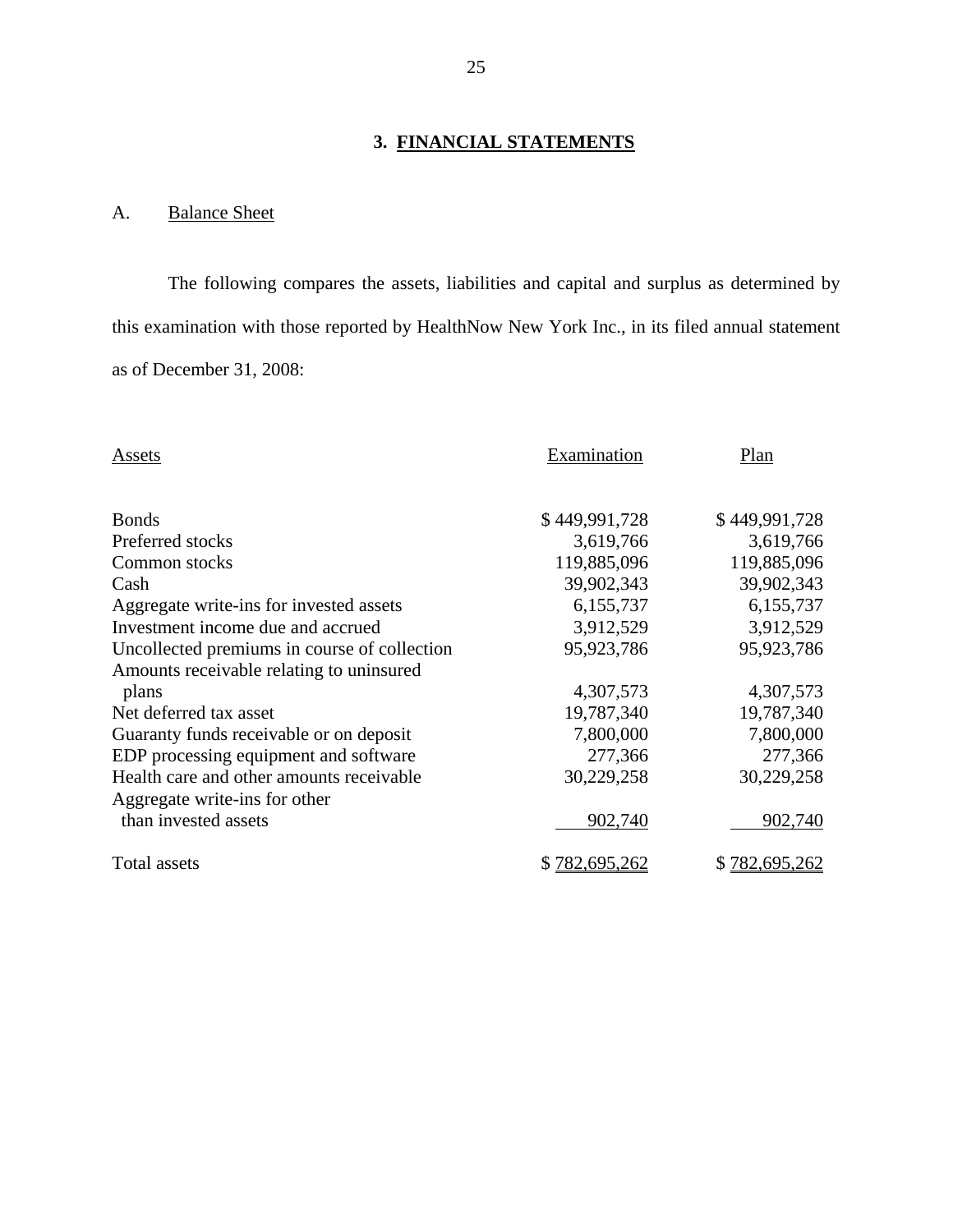| Liabilities                                                                                                    | Examination                  | Plan                         |
|----------------------------------------------------------------------------------------------------------------|------------------------------|------------------------------|
| Claims unpaid                                                                                                  | \$189,000,000                | \$189,000,000                |
| Accrued medical incentive pool and bonus<br>amounts                                                            | 14,704,438                   | 14,704,438                   |
| Unpaid claims adjustment expenses                                                                              | 7,718,350                    | 7,718,350                    |
| Aggregate health policy reserves                                                                               | 10,486,210                   | 10,486,210                   |
| Premiums received in advance                                                                                   | 17,906,540                   | 17,906,540                   |
| General expenses due or accrued                                                                                | 23,100,209                   | 23,100,209                   |
| Federal and foreign income tax payable and<br>interest thereon<br>Amounts withheld or retained for the account | (4,173,550)                  | (4,173,550)                  |
| of others                                                                                                      | 284,609                      | 284,609                      |
| Aggregate write-ins for other liabilities                                                                      | 78,111,260                   | 78,111,260                   |
| <b>Total liabilities</b>                                                                                       | 337,138,066<br>\$            | 337,138,066<br>\$            |
| Capital and surplus                                                                                            |                              |                              |
| Aggregate write-ins for other than special<br>surplus<br>Unassigned funds                                      | \$284,030,096<br>161,527,100 | \$284,030,096<br>161,527,100 |
| Total capital and surplus                                                                                      | 445,557,196                  | 445,557,196                  |
| Total liabilities, capital and surplus                                                                         | 782,695,262<br>\$            | 782,695,262<br>\$            |

Note: The Internal Revenue Service has not conducted any audits of the income tax returns filed on behalf of the Plan through tax year 2008. The examiner is unaware of any potential exposure of the Plan to any tax assessments and no liability has been established herein relative to such contingency.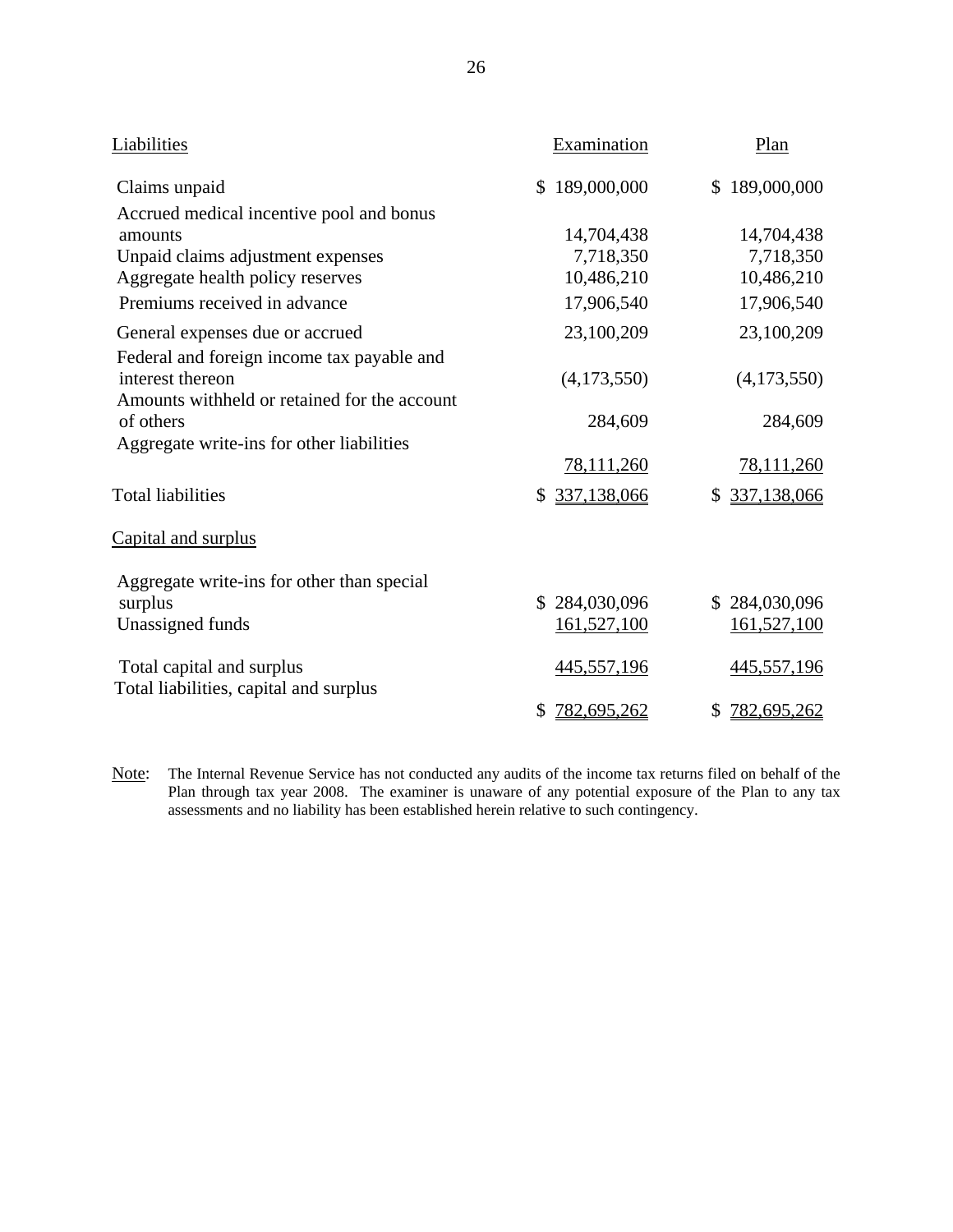B. Statement of Revenue, Expenses and Capital and Surplus

Capital and surplus increased \$ 223,563,237 during the five-year examination period,

January 1, 2004 through December 31, 2008, detailed as follows:

## Revenue

| Revenue                                                                                                                                                                                                                                                            |                                                                                                                                  |                                             |
|--------------------------------------------------------------------------------------------------------------------------------------------------------------------------------------------------------------------------------------------------------------------|----------------------------------------------------------------------------------------------------------------------------------|---------------------------------------------|
| Net premium income<br>Change in unearned premium reserves<br>Total revenue                                                                                                                                                                                         | \$10,744,712,418<br>(6,623,561)                                                                                                  | \$10,738,088,857                            |
| Hospital and medical expenses                                                                                                                                                                                                                                      |                                                                                                                                  |                                             |
| Hospital/medical benefits<br>Other professional services<br>Emergency room and out-of-area<br>Prescription drugs<br><b>GME</b><br>Pool expenses and recoveries<br>Incentive pool, withhold adjustments and bonus<br>amounts<br>Total hospital and medical benefits | \$7,022,615,818<br>356, 347, 081<br>474,309,681<br>1,379,986,148<br>32,055,135<br>(31,011,615)<br>151,962,149<br>\$9,386,264,397 |                                             |
| Administrative expenses                                                                                                                                                                                                                                            |                                                                                                                                  |                                             |
| Claims adjustment expenses<br>Cost containment expenses<br>General administrative expenses<br>Total administrative expenses                                                                                                                                        | 270,370,297<br>68,675,027<br>725,410,117<br>\$1,064,455,441                                                                      |                                             |
| Total underwriting deductions                                                                                                                                                                                                                                      |                                                                                                                                  | 10,450,719,838                              |
| Net underwriting gain/loss                                                                                                                                                                                                                                         |                                                                                                                                  | \$<br>287,369,019                           |
| Net investment income earned<br>Net realized capital gains/losses<br>Net investment gains/losses                                                                                                                                                                   | 102,038,952<br>(10, 189, 327)                                                                                                    | 91,849,625                                  |
| Other income                                                                                                                                                                                                                                                       |                                                                                                                                  | 42,296,616                                  |
| Net income before federal and foreign income<br>taxes<br>Federal and foreign income taxes incurred<br>Net income                                                                                                                                                   |                                                                                                                                  | 421,515,260<br>86,570,185<br>\$ 334,945,075 |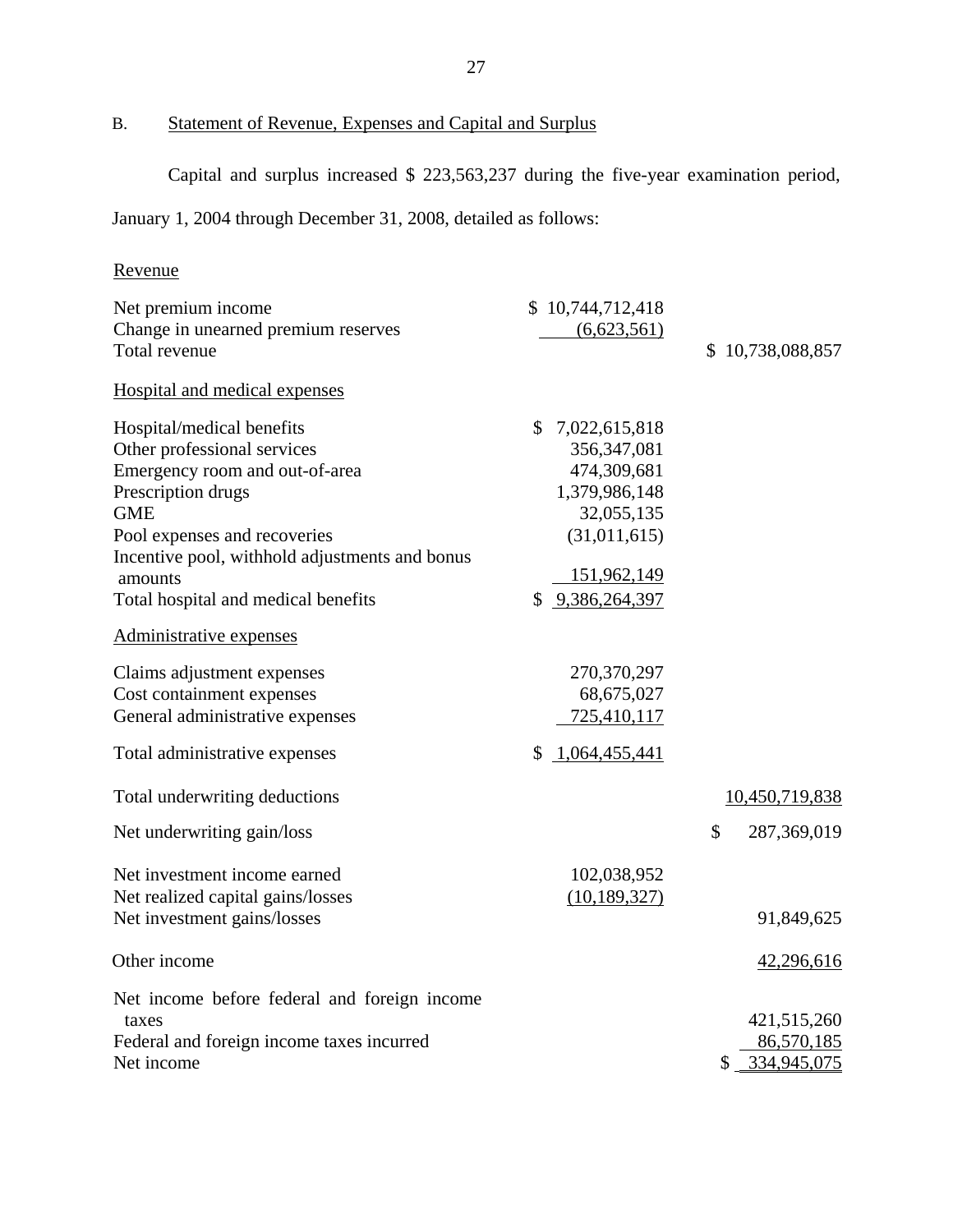## Changes in Capital and Surplus

|  | Capital and surplus, per report on   |  |  |
|--|--------------------------------------|--|--|
|  | examination, as of December 31, 2003 |  |  |

## examination, as of December 31, 2003 \$ 221,993,959

|                                      | Gains in<br>Surplus | Losses in<br><b>Surplus</b> |               |
|--------------------------------------|---------------------|-----------------------------|---------------|
| Net income                           | \$334,945,075       |                             |               |
| Net unrealized capital losses        |                     | 34,437,066<br>S.            |               |
| Change in net deferred income tax    | 9,536,045           |                             |               |
| Change in non-admitted assets        |                     | 65,727,372                  |               |
| Change in surplus notes              |                     | 5,699,554                   |               |
| Additional minimum pension liability |                     | 17,222,038                  |               |
| Change in deferred tax asset         | 2,168,147           |                             |               |
|                                      | 346,649,267         | 123,086,030                 |               |
| Net increase in capital and surplus  |                     |                             | 223,563,237   |
| Capital and surplus, per report on   |                     |                             |               |
| examination, as of December 31, 2008 |                     |                             | \$445,557,196 |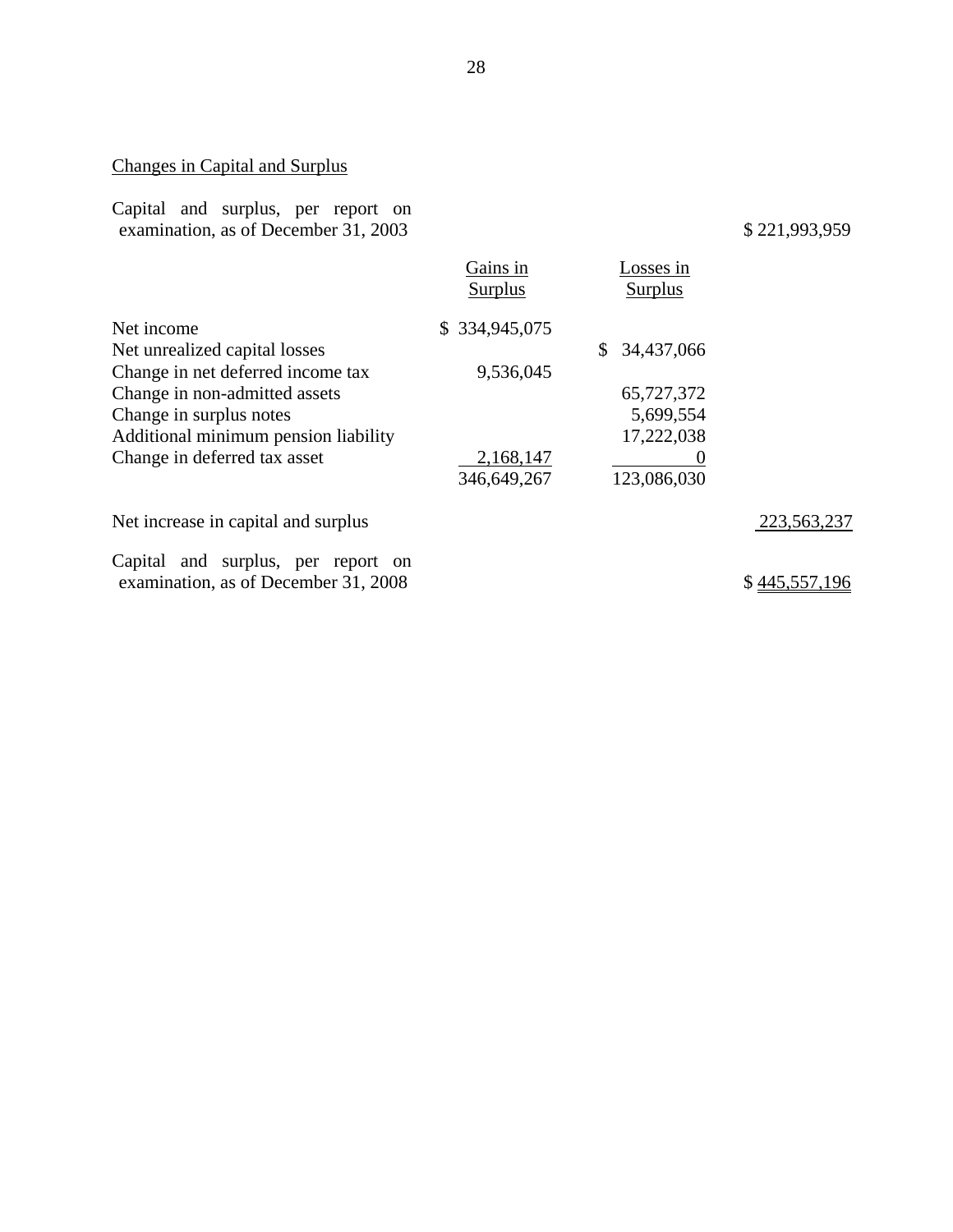## **4. CLAIMS UNPAID**

<span id="page-30-0"></span>The examination liability of \$189,000,000 is the same as the amount reported by the Plan as of December 31, 2008.

The examination analysis of the unpaid claims reserve was conducted in accordance with generally accepted actuarial principles and practices and was based on statistical information contained in the Plan's internal records and its filed annual statements as verified during the examination. The examination reserve was based upon actual payments made through a period in time, plus an estimate for claims remaining unpaid at that date. Such estimate was calculated based on actuarial principles, which utilized the Plan's experience in projecting the ultimate cost of claims incurred on or prior to December 31, 2008.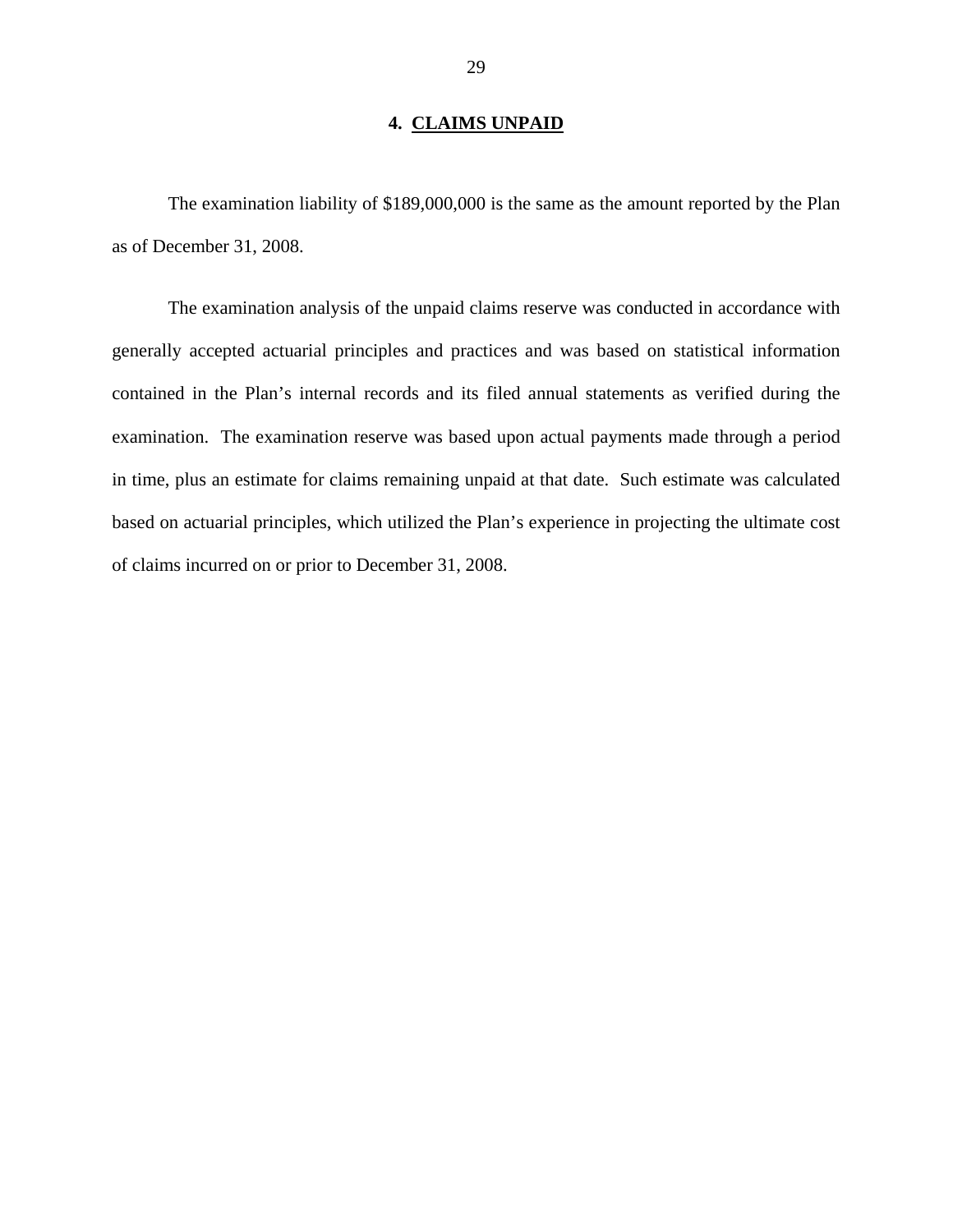## **5. COMPLIANCE WITH PRIOR REPORT ON EXAMINATION**

The prior report on examination, as of December 31, 2003 contained the following eleven

financial related recommendations (page number refers to the prior report on examination):

## **ITEM NO.**

## **PAGE NO.**

## **Consolidated Federal Corporate Income Tax Filings**

1. It is recommended that the Plan maintain a consolidated tax agreement with HealthNow Systems, Inc. as required by Section 1505(d) of the New York Insurance Law. It is further recommended that said consolidated tax agreement be constructed in conformity with Circular Letter No. 33 of 1979. 16

*The Plan has complied with this recommendation.* 

## Administrative Expenses

2. It is thus recommended that the Plan comply with the 12.5% administrative expense ratio limitation prescribed by Section 4309(b) of the New York Insurance Law. 21

 *The Plan has complied with this recommendation.*

## **Accounts and Records**

3. It is again recommended that the Plan comply with the annual statement instructions and exercise greater care in the preparation of its filed financial statements to this Department. 23

*The Plan has complied with this recommendation.*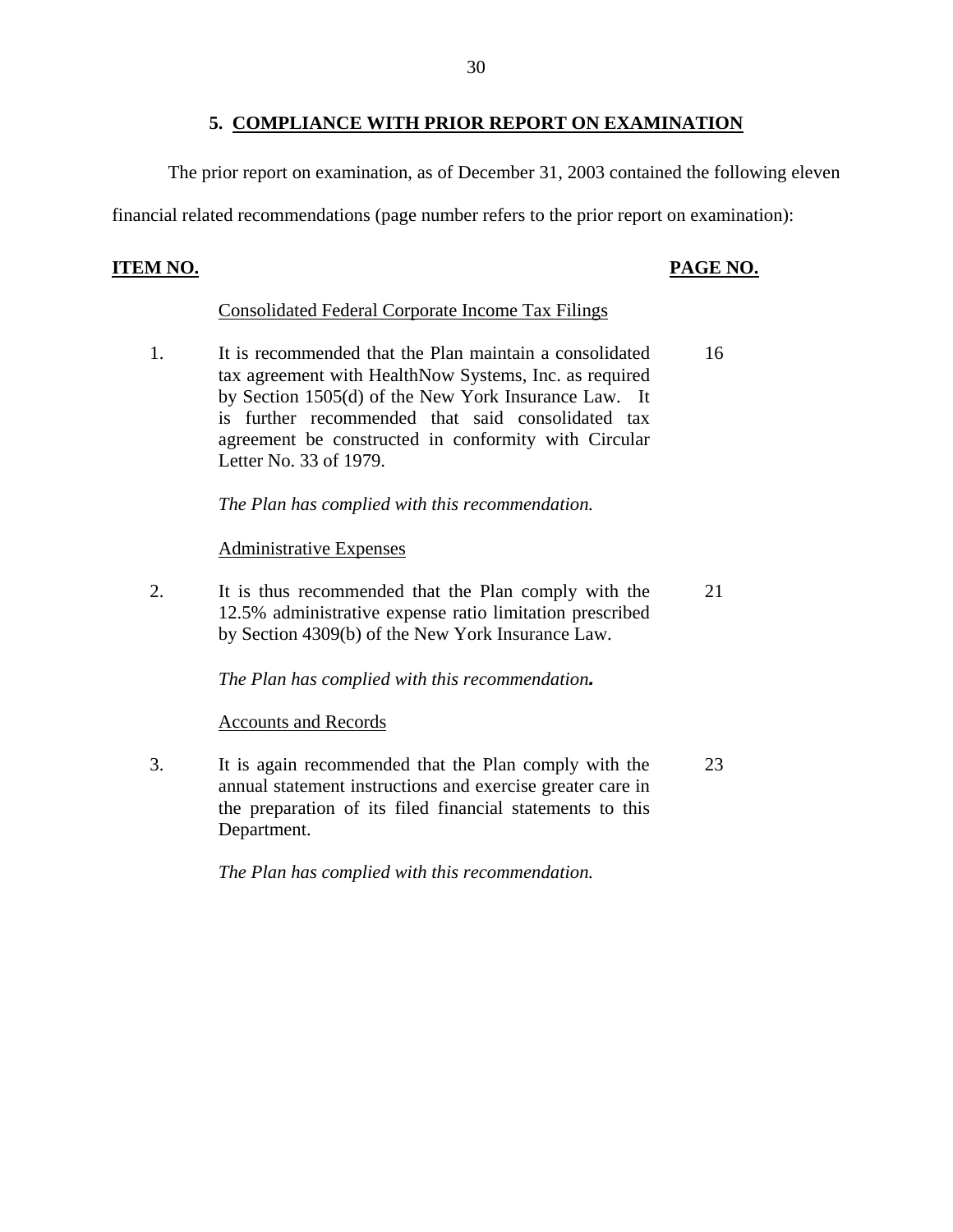## **ITEM NO. PAGE NO.**

## **Healthy New York Reporting**

4. It is recommended that, in the future, the Plan 24 appropriately reconcile its financial records, annual and quarterly statement filings including its Healthy New York Report No. 4 filings, its Section 4308(h) of the New York Insurance Law reports, and its Healthy New York Loss ratio reports.

## *The Plan has complied with this recommendation.*

5. In those instances where such financial filings differ, it is 24 recommended that the Plan submit a detailed reconciliation of the differences as an attachment to such reports.

## *The Plan has complied with this recommendation.*

6. It is further recommended that the Plan book all 24 appropriate receivables and accruals on its books and report such receivables and accruals in all related filings and reports according to instructions.

## *The Plan has complied with this recommendation.*

## **EDP** Testing

7. It is once again recommended that all critical business 25 functions be tested at the recovery site in order to provide assurance of continuity of business in a recovery situation.

*The Plan has complied with this recommendation.* 

8. It is once again recommended that the Plan, at some 25 point in the future, schedule a test for full data recovery.

*The Plan has complied with this recommendation.*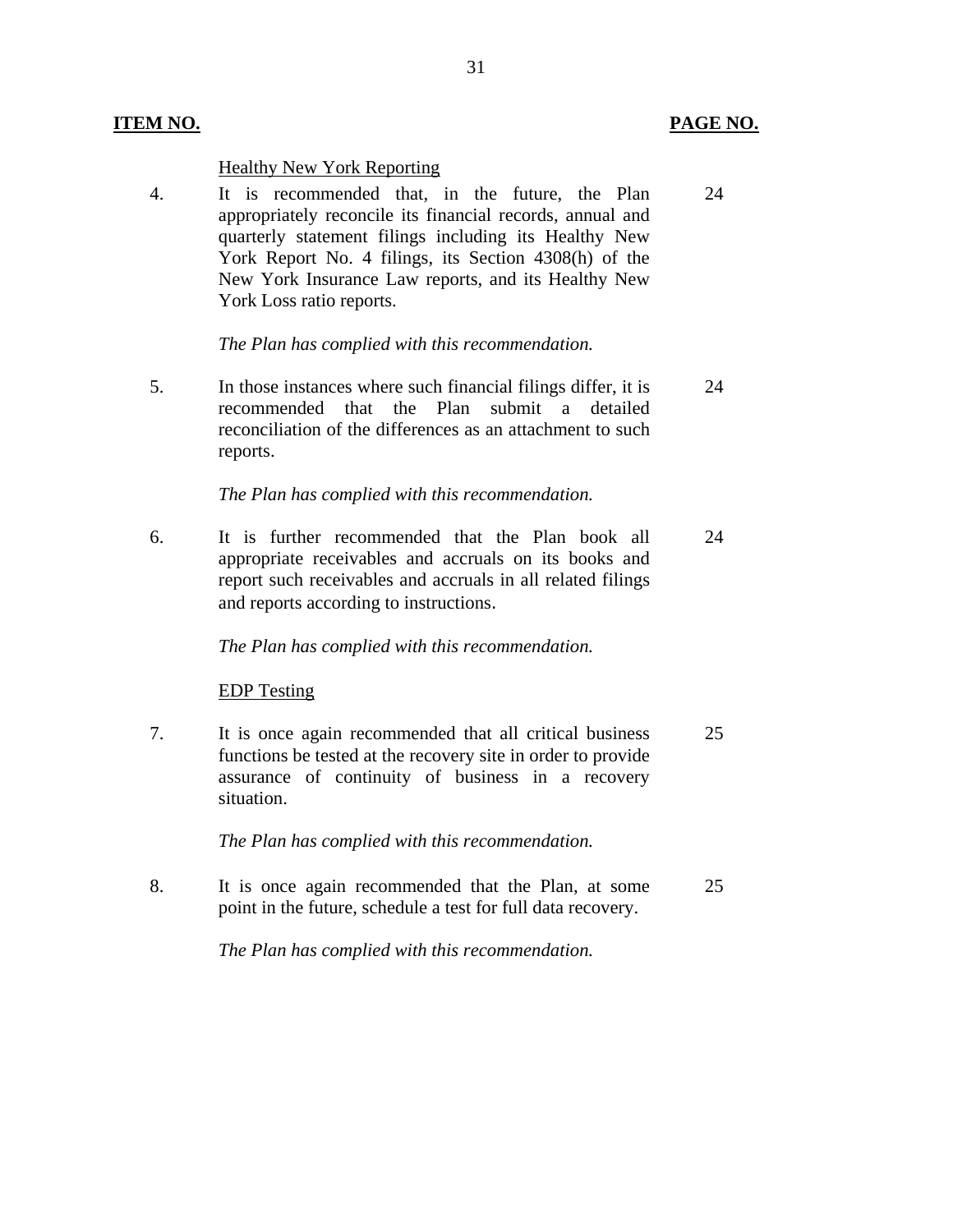| ITEM NO. |                                                                                                                                                                                                                                                        | PAGE NO. |
|----------|--------------------------------------------------------------------------------------------------------------------------------------------------------------------------------------------------------------------------------------------------------|----------|
|          | <b>Business Continuity Plan (BCP) – Binghamton</b>                                                                                                                                                                                                     |          |
| 9.       | It is once again recommended that the Binghamton<br>division BCP should contain similar wording and terms<br>as its third party claims administrator's BCP.                                                                                            | 25       |
|          | The Plan has complied with this recommendation.                                                                                                                                                                                                        |          |
|          | <b>Uncollected Premiums</b>                                                                                                                                                                                                                            |          |
| 10.      | It is recommended that the Plan reconcile the amount<br>reported in the general ledger and the amount reported in<br>the aged accounts receivable report.                                                                                              | 30       |
|          | The Plan has complied with this recommendation.                                                                                                                                                                                                        |          |
|          | <b>Electronic Data Processing Equipment</b>                                                                                                                                                                                                            | 31       |
| 11.      | It is recommended that the Plan report its current and any<br>future telephone system under the non-admitted asset<br>caption, "Equipment, furniture and supplies" and comply<br>with the provisions of Section 1302 of the New York<br>Insurance Law. |          |

*The Plan has complied with this recommendation.*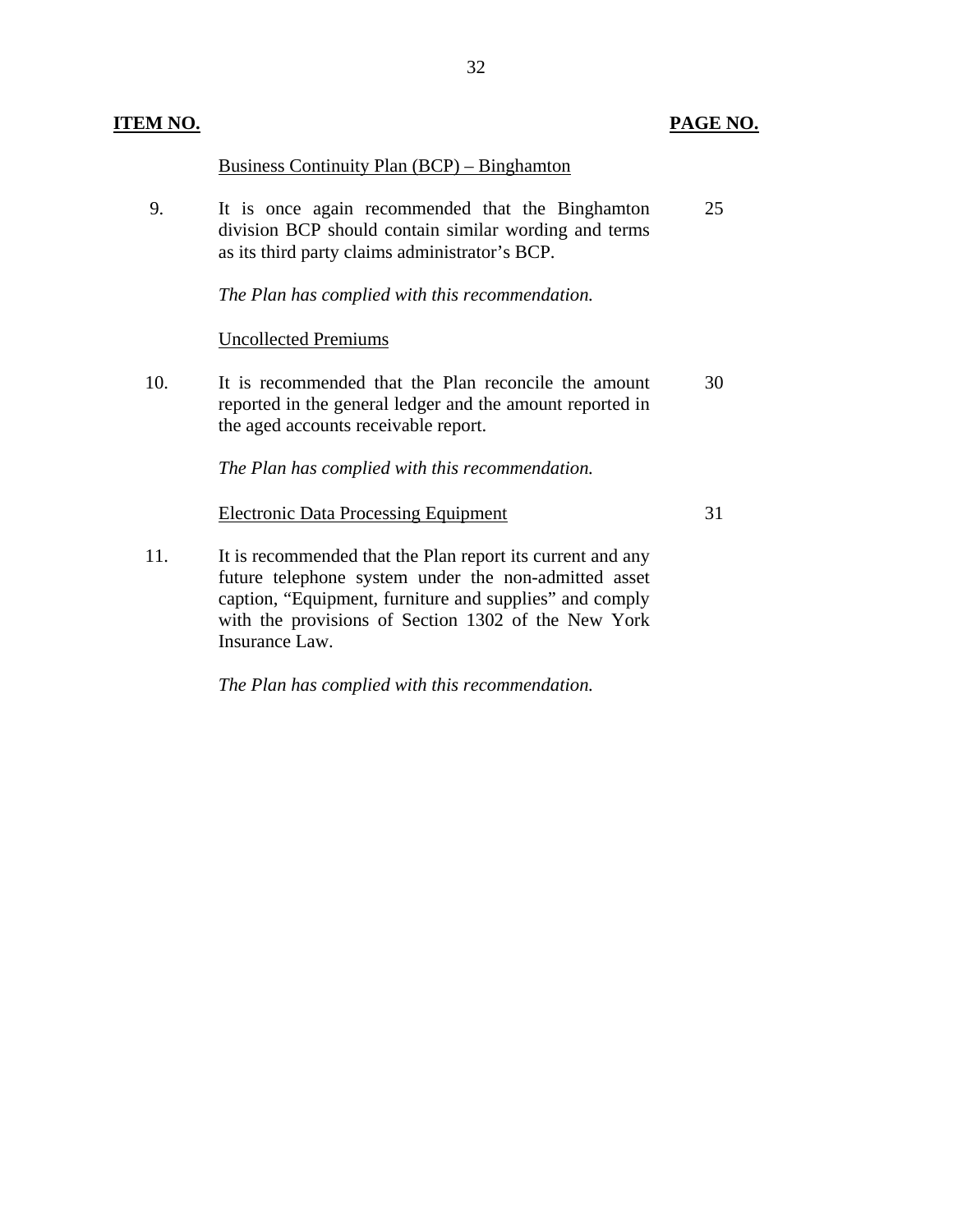## **6. SUMMARY OF COMMENTS AND RECOMMENDATIONS**

## **ITEM** PAGE NO.

## **Management and Controls**

A. Management and Controls<br>It is recommended that the Plan comply with the provisions of Section  $4301(k)(1)$  of the New York Insurance Law by maintaining the required board of directors' composition. 9

## **Holding Company System**

B. Holding Company System<br>i. It is recommended that the Plan implement appropriate improvements to its policies, procedures, controls and training concerning related party transactions, to comply with the mandates of Statement of Statutory Accounting Principles No. 25 of the NAIC Accounting Practices and Procedures Manual and the NAIC Annual Statement Instructions – Health. 17

ii It is recommended that HealthNow review the methodology and underlying assumptions used for its valuation of BCI and determine whether its current valuation methodology provides the most accurate results. 19

Subsequent to the examination date, the Plan engaged a consultant to determine the fair value of BCI as of October 31, 2011, in connection with its annual goodwill impairment assessment.

iii. It is recommended that HealthNow conduct an assessment of prospective risks with respect to the BCI transformation. 19

#### **Information Systems**

C. Information Systems<br>It is recommended that the review of the risk and control environment applicable to the Plan's Information Systems be incorporated within the Plan's Enterprise Risk Management function. 24